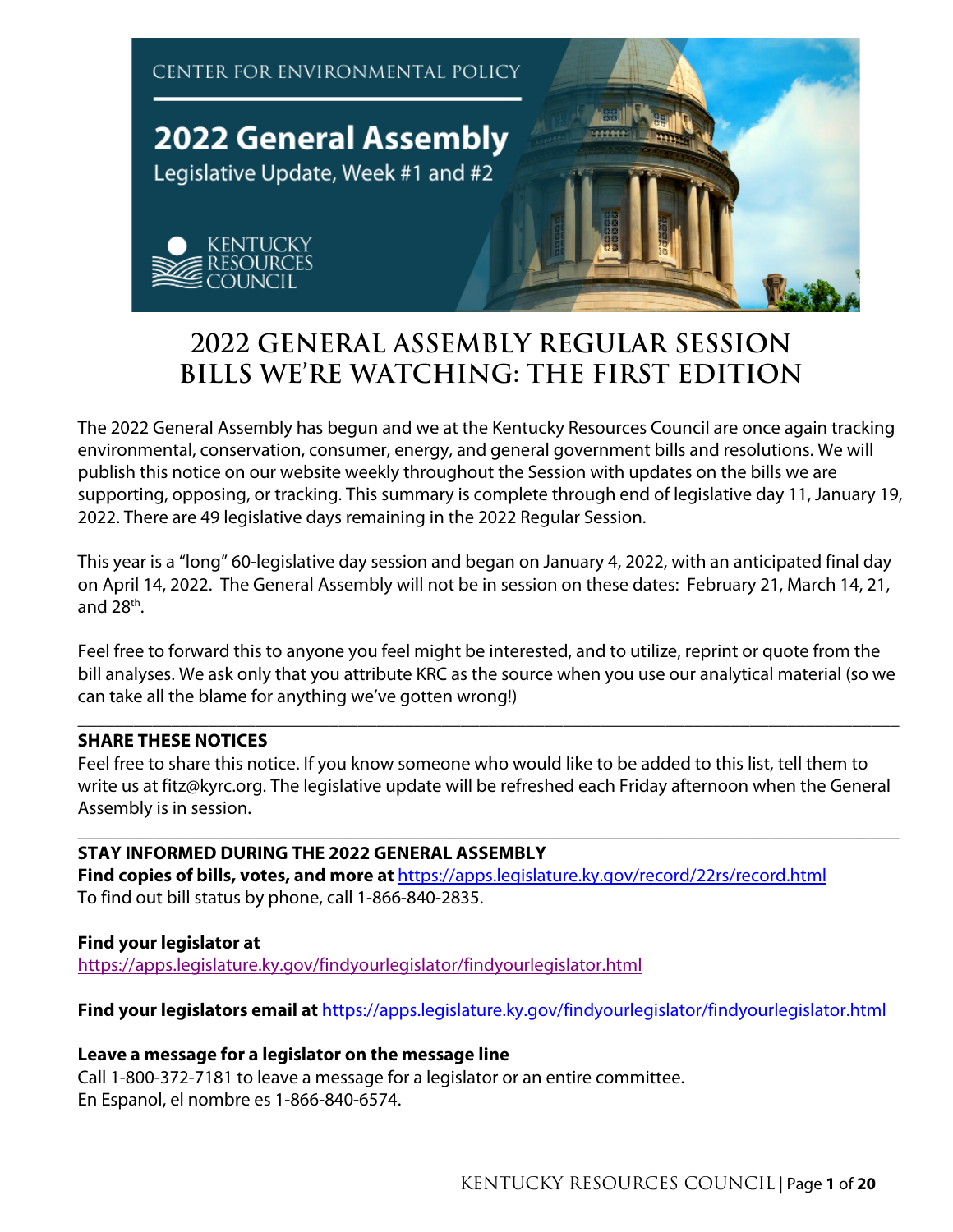Please note that the Council *does not* have a position on each bill listed. Some bills are tracked for general interest; others simply to assure that they do not become vehicles for mischievous amendments.

**\_\_\_\_\_\_\_\_\_\_\_\_\_\_\_\_\_\_\_\_\_\_\_\_\_\_\_\_\_\_\_\_\_\_\_\_\_\_\_\_\_\_\_\_\_\_\_\_\_\_\_\_\_\_\_\_\_\_\_\_\_\_\_\_\_\_\_\_\_\_\_\_\_\_\_\_\_\_\_\_\_\_\_\_\_\_\_\_**

We have formatted this update to highlight in the first section, those bills on which KRC has taken a position.

- Where KRC has taken a position concerning a bill it is indicated with a plus (+) or minus (-).
- The primary bill sponsor is then listed, followed by its current status of the bill (noted by Committee or chamber).
- If there is no indication of assignment to a committee, the bill has not yet been assigned and remains in the Committee on Committees, where introduced bills and resolutions are initially sent.

**\_\_\_\_\_\_\_\_\_\_\_\_\_\_\_\_\_\_\_\_\_\_\_\_\_\_\_\_\_\_\_\_\_\_\_\_\_\_\_\_\_\_\_\_\_\_\_\_\_\_\_\_\_\_\_\_\_\_\_\_\_\_\_\_\_\_\_\_\_\_\_\_\_\_\_\_\_\_\_\_\_\_\_\_\_\_\_\_**

#### **Here's the key to understanding where a bill is in the process:**

H. Ag = House Agriculture

#### H. A&R = House Appropriations and Revenue Committee

H. B&I = House Banking and Insurance Committee

H. CC = House Committee On Committees - this is the "first stop" for all new bills, from which the bills are assigned to a committee for consideration.

- H. Eco Dev = House Economic Development & Workforce Investment Committee
- H. Ed = House Education Committee
- H. Elections= House Elections, Constitutional Amendments and Intergovernmental Affairs Committee
- H. H&FS = House Health and Family Services Committee
- H. Judiciary = House Judiciary Committee
- H. L&O = House Licensing, Occupations And Adm. Regulations Committee
- H. Local Govt = House Local Government Committee
- H. Nat Res Energy = House Natural Resources and Energy Committee
- H. Rules = House Rules Committee
- H. Sm Bus = House Small Business and Information Technology Committee
- H. State Govt = House State Government Committee
- H. Tourism = House Tourism and Outdoor Recreation Committee
- H. Transp = House Transportation Committee
- H. Veterans= House Veterans, Military Affairs and Public Protection Committee
- S. Ag = Senate Agriculture Committee
- S. A&R = Senate Appropriations and Revenue
- S. B&I = Senate Banking and Insurance Committee
- S. C on C = Senate Committee on Committees
- S. Eco Dev = Senate Economic Development, Tourism and Labor Committee
- S. Ed = Senate Education Committee
- S. H&W = Senate Health and Welfare Committee
- S. Judiciary = Senate Judiciary Committee
- S. L&O = Senate Licensing and Occupations Committee
- S. NR Energy = Senate Natural Resources and Energy Committee
- S. Rules = Senate Rules Committee
- S. State Local Govt = Senate State and Local Government Committee
- S. Transp = Senate Transportation
- S. Veterans = Senate Veterans, Military Affairs, and Public Protection Committee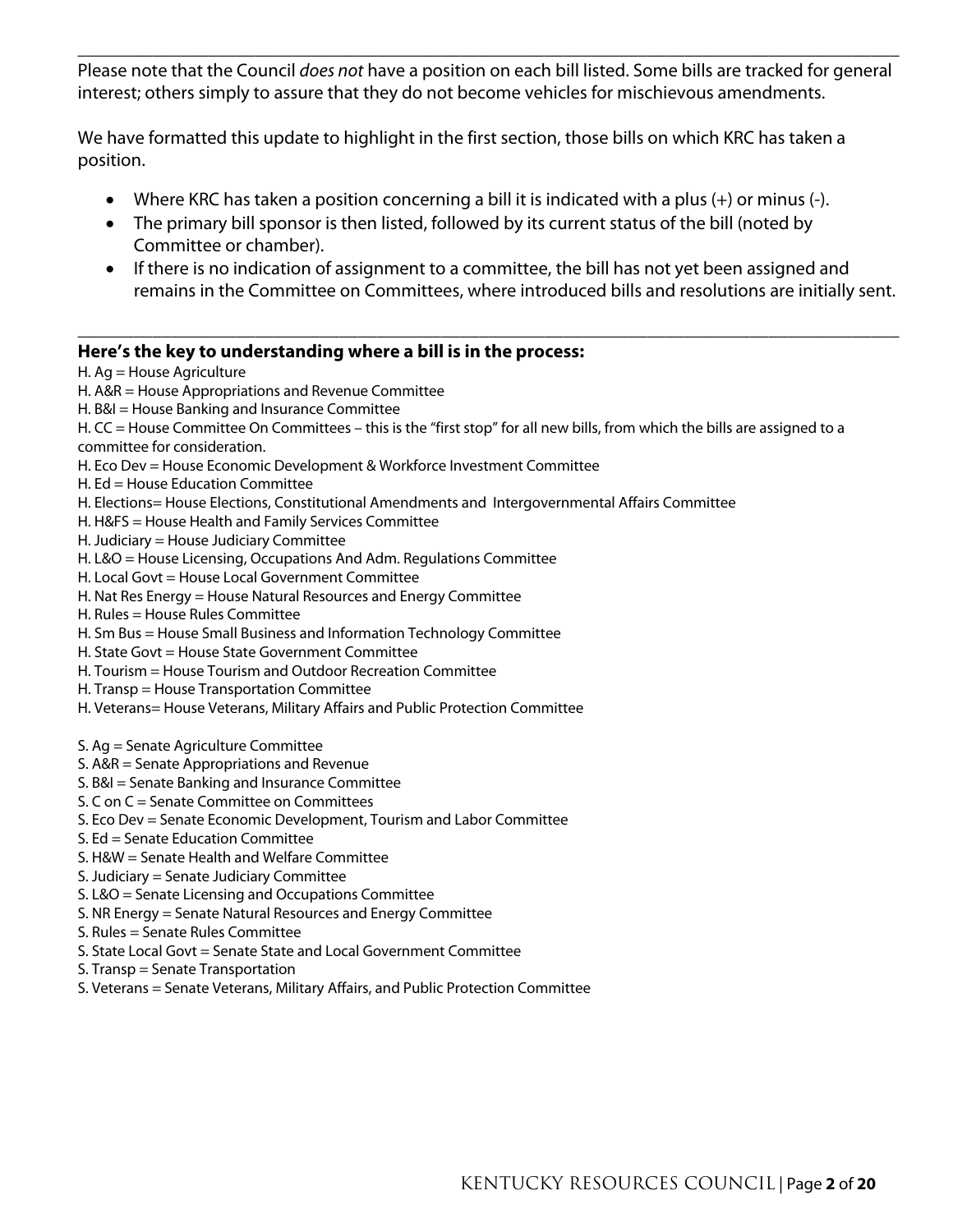#### **\_\_\_\_\_\_\_\_\_\_\_\_\_\_\_\_\_\_\_\_\_\_\_\_\_\_\_\_\_\_\_\_\_\_\_\_\_\_\_\_\_\_\_\_\_\_\_\_\_\_\_\_\_\_\_\_\_\_\_\_\_\_\_\_\_\_\_\_\_\_\_\_\_\_\_\_\_\_\_\_\_\_\_\_\_\_\_\_ BILLS AND RESOLUTIONS FOR WHICH KRC HAS TAKEN A POSITION**

# **House Bills**

# HB 45 (Bowling, Johnson, Westrom)(H. NR Energy)(+)

Would modify and include new definitions regarding the processing waste plastics in order to recycle chemicals and monomers in the plastics, sometimes referred to as "advanced" or "chemical" recycling. While the concept of recycling plastics through the decomplexing of polymers has attracted criticism and the economics of such processing through pyrolysis, gasification, depolymerization, and other processes has not been demonstrated on a commercial scale, KRC believes that adequate controls are in place to assure that those facilities engaged in the processing of waste plastics will remain as regulated "solid waste sites and facilities" and that, with only some 20% of post-consumer plastics being recovered through physical recycling (with the remainder being landfilled, incinerated, or dumped into the environment) that the legal framework for regulating waste management and use of recycled feedstock should remain open to increasing the diversion of post-consumer plastics to new uses with the resulting decrease in virgin plastic production that such use would allow.

## HB 77 (Bratcher)(H. Rules) (+)

Repeal and reenactment with amendments of Kentucky's Radon Safety program, including revisions in board membership, and increase in cap on fines to \$1,000 per occurrence.

# HB 108 (Donohue)(+, needs significant revision)

Would authorize the Kentucky Energy and Environment Cabinet to implement a program that internalizes the cost of packaging wastes, to set waste reduction targets and minimum recyclable content standards under an extended producer responsibility designation made by the cabinet, to impose producer responsibility fees to pay for the disposal, recycling, or additional treatment of packaging wastes contributed to the solid waste stream by the producer; emphasize plastic wastes; prioritizing the top ten packaging wastes as under an extended producer responsibility designation; and make other conforming changes. The concept of producer responsibility is a sound one, but framework is problematic.

# HB 165 (Tackett Laferty)(+)

Would remove the requirement that an affected employee previously diagnosed with occupational pneumoconiosis resulting from exposure to coal dust must have an additional two years of employment in the Commonwealth wherein the employee was continuously exposed to the hazards of the disease in order to reopen a claim.

# HB 166 (Tackett Laferty)(+)

Would eliminate the requirement that physicians contracting with the commissioner of the Department of Workers' Claims to perform evaluations in occupational disease claims be "B" readers who are licensed in Kentucky and are board-certified pulmonary specialists.

# HB 189 (Marzian)(H. CC)(+, needs revisions)

Would prohibit the intentional release of more than 25 plastic balloons and phase-in bans on plastic, single-use carryout bags by July 1, 2027 and single-use plastic straws and Styrofoam food and beverage containers by retail food and beverage establishments. The bill imposes penalties in KRS Chapter 224, and while it does not require compliance inspections by the Energy and Environment Cabinet, it is presumed that the agency would enforce the law. It would make more sense for an agency that is already inspecting these establishments on a regular basis to do compliance monitoring and enforcement.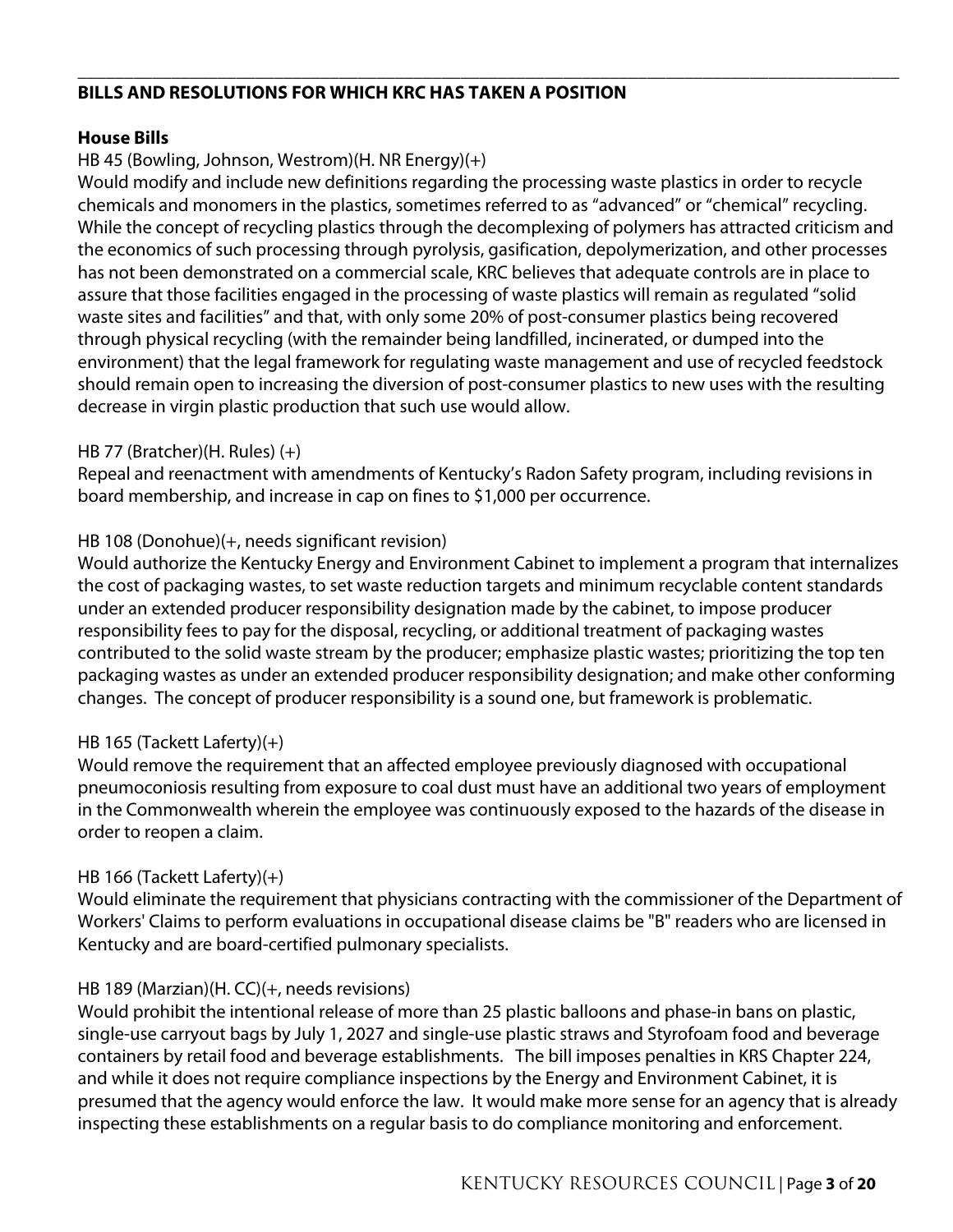# HB 195 (Johnson)(H. Rules)(+)

Would create a notification requirement for communities with planning and zoning regarding developments within 660 feet of natural gas transmission pipelines; require a notified pipeline operator to provide pipeline location information to the developer; and require the developer to include language on the final plat filed with the planning commission stating that the developer has utilized reasonable means to notify the pipeline operator and verify the pipeline location. Recommendations largely track those of the consensus group advising the Pipeline and Hazardous Materials Safety Administration. KRC has requested that the sponsor consider broadening the application to include "hazardous liquids pipelines" as well, and that is under discussion with stakeholders and the sponsor.

# HB 222 (Kulkarni, Nemes)(+)

Would protect freedom of expression against strategic lawsuits against public participation (SLAPP suits) by establishing procedures for dismissing legal actions filed in response to a party's exercise of free speech, right to petition, or right to association; allow for an immediate appeal as a matter of right; allow for costs to be awarded to the moving party if dismissal is granted; allow for costs to be awarded to responding party if the motion was found to be frivolous or filed with the intent to delay.

# HB 235 (Kulkarni and Scott)(+)

Would establish a Healthy Soils Program and a Healthy Soils Program fund in the Department for Natural Resources, Division of Conservation to provide technical advice and assistance and to assist with soil health assessments and soil health plans; approve applications for grants and other types of financial assistance under the Healthy Soils Program; and require Agriculture Water Quality Authority to promote soil restoration and include an organic agriculture organization among appointments to the authority and add healthy soil practices as a committee and add restoration, biological diversity, watershed health, and healthy soil practices to the purpose of soil and water conservation districts. Bill is too prescriptive in terms of qualifications of Division Director.

## HB 295 (Willner)(+)

"Bottle bill" legislation would establish the framework for a beverage container refundable deposit fee program with beverage containers sold or offered for sale in the Commonwealth to have minimum refundable values of 10 cents; and would direct the Energy and Environment Cabinet to submit a study of the feasibility of implementing a minimum recycled content requirement for certain single-use plastic products. KRC has long supported bottle bill legislation, remembering the words of the Estill County highschooler who testified to the House Committee that in his years he'd seen plenty of cans and bottles thrown out of cars and trucks along the road but had never seen anyone tossing "nickels and dimes."

## **House Resolutions**

HJR 4 (Lockett and others)(-) Would apply to Congress under the provisions of Article V of the Constitution of the United States for the calling of a convention of the states limited to proposing amendments to the Constitution of the United States that impose fiscal restraint on the federal government, limit the powers and jurisdiction of the federal government, and limit the terms of office for its officials and members of Congress. Constitutional scholars largely believe that the scope of such a convention would not be limited to enumerated issues but could become a vehicle for wide-ranging damage to personal liberties and constitutional protections. And there are already constraints on the terms of office of elected officials and members of Congress, which are called "elections." Also found at HJR 17 (Lawrence, Lockett).

HR 34 (Scott, Kulkarni, Stevenson)(+)

Simple resolution honoring the life and legacy of Dr. Martin Luther King, Jr.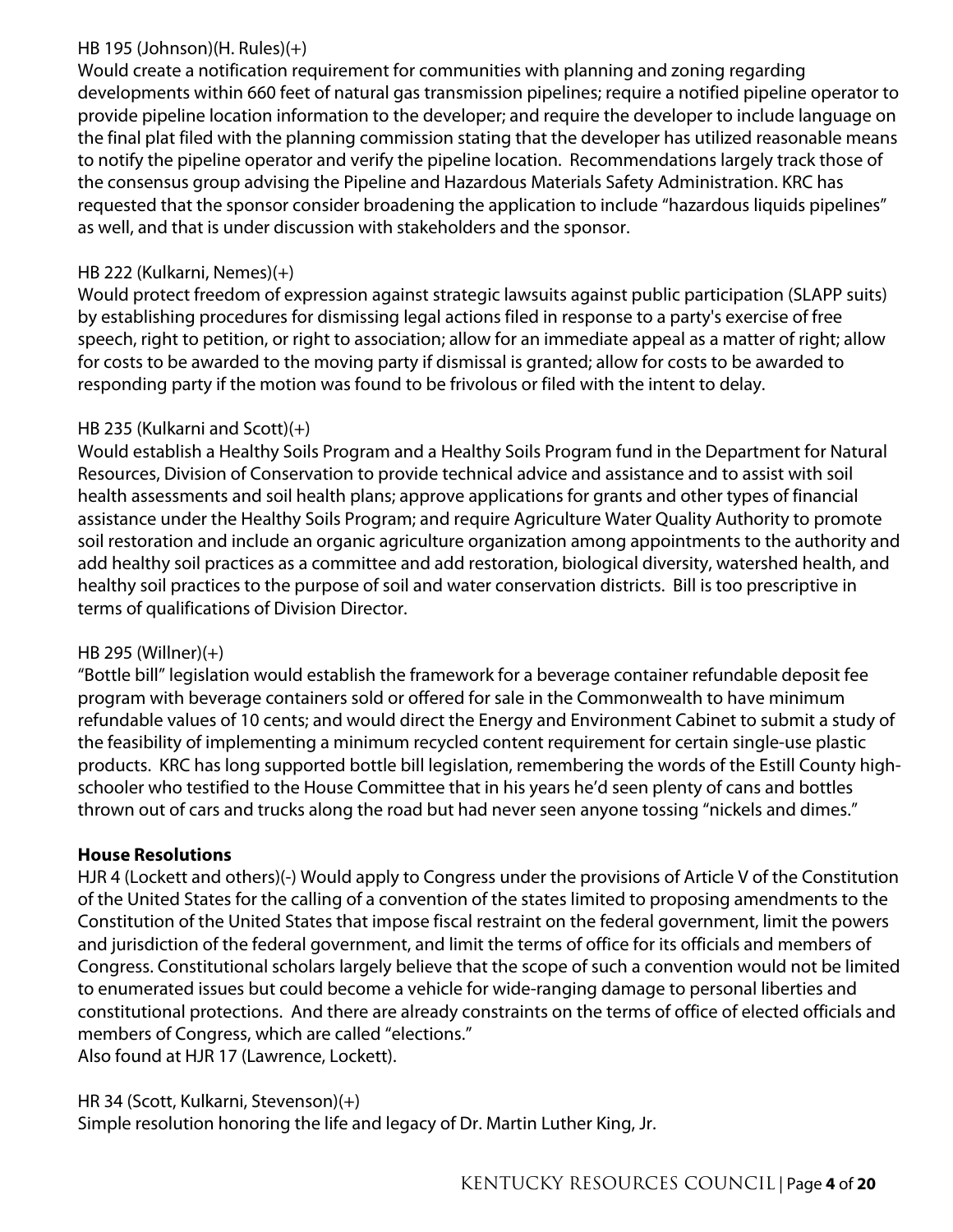# HR 38 (Tackett Laferty)(+)

Simple resolution honoring Eula Hall and recommending that consideration be given to placing her statue in the Capitol Rotunda.

## HR 39 (Stevenson, Scott)

Simple resolution would recognize the last day of February, the day connecting Black and Women's History Months, as a day to honor Black women.

# HJR 42 (Upchurch and others)(H. CC)(+)

Would grant the family of the last remaining World War II veteran in Kentucky, upon his or her passing, the option of the veteran to lie in state in the Capitol Rotunda and receive a funeral with full military honors.

## **Senate Bills**

## SB 28 (Girdler, Hornback, Adams, Meredith, Parrett)(S. NR Energy)(-)

Would allow a utility to grant free or reduced rate service to any commercial food production operation that produces food items intended for human consumption, subject to the Public Service Commission approval of the tariff. KRC is concerned that allowing an exemption or preferential rate for one subclass of customers will shift those costs to other ratepayers, since the costs will have to be paid.

## SB 35 (Alvarado)(Under review)

Would revise current law regarding safe boating certification to require boater to carry card, and provide that in addition to other penalties, a boater shall be required to complete a safe boating certification course for violation of safe boating certification requirements; allow for both monetary and imprisonment penalties to apply for offenses relating to reckless or negligent boating or boating under the influence.

## SB 41 (Harper Angel)(S. NR Energy)(+)

Would prohibit the intentional release of more than 25 plastic balloons and establish phased-in bans on plastic, single-use carryout bags and on provision of single-use plastic straws and Styrofoam food and beverage containers by retail food and beverage establishments. The bill imposes penalties in KRS Chapter 224, and while it does not require compliance inspections by the Energy and Environment Cabinet, it is presumed that the agency would enforce the law. It would make more sense for an agency that is already inspecting these establishments on a regular basis to do compliance monitoring and enforcement.

# SB 52 (Hornback)(S. A&R)(Under review)

Would require a \$100 per acre state conversion charge on land which has been converted from agricultural or horticultural to any other use and require the charge to be deposited into the agricultural enhancement fund.

# SB 69 (Hornback)(S. NR Energy)(+)

KENTUCKY RESOURCES COUNCIL | Page **5** of **20** Would make several amendments to the Kentucky Electric Generation and Transmission Siting Board in order to address siting of merchant (non-utility) solar and other electric generating facilities. KRC has been negotiating with other stakeholders and has been assisting the sponsor with several recommended amendments to the bill. Among the provisions of the "current" are bill are amending the threshold for what constitutes a merchant power plant to include facilities that occupy in aggregate 10 acres or more of land; change the definition of "commence to construct" so that site clearing and excavation work satisfy the commence to construct requirements; establishing setback requirements for solar merchant electric generating facilities of 50 feet from the property boundary of any nonparticipating adjoining property and 100 feet from a residence on any other property than the one on which the facility is to be located unless waived in writing; provide exceptions; require that before exercising an option to acquire any interest in real estate in a county that a merchant electric generating entity notify the heads of local government entities of jurisdiction; allow the local officials or the commission to request a public hearing on the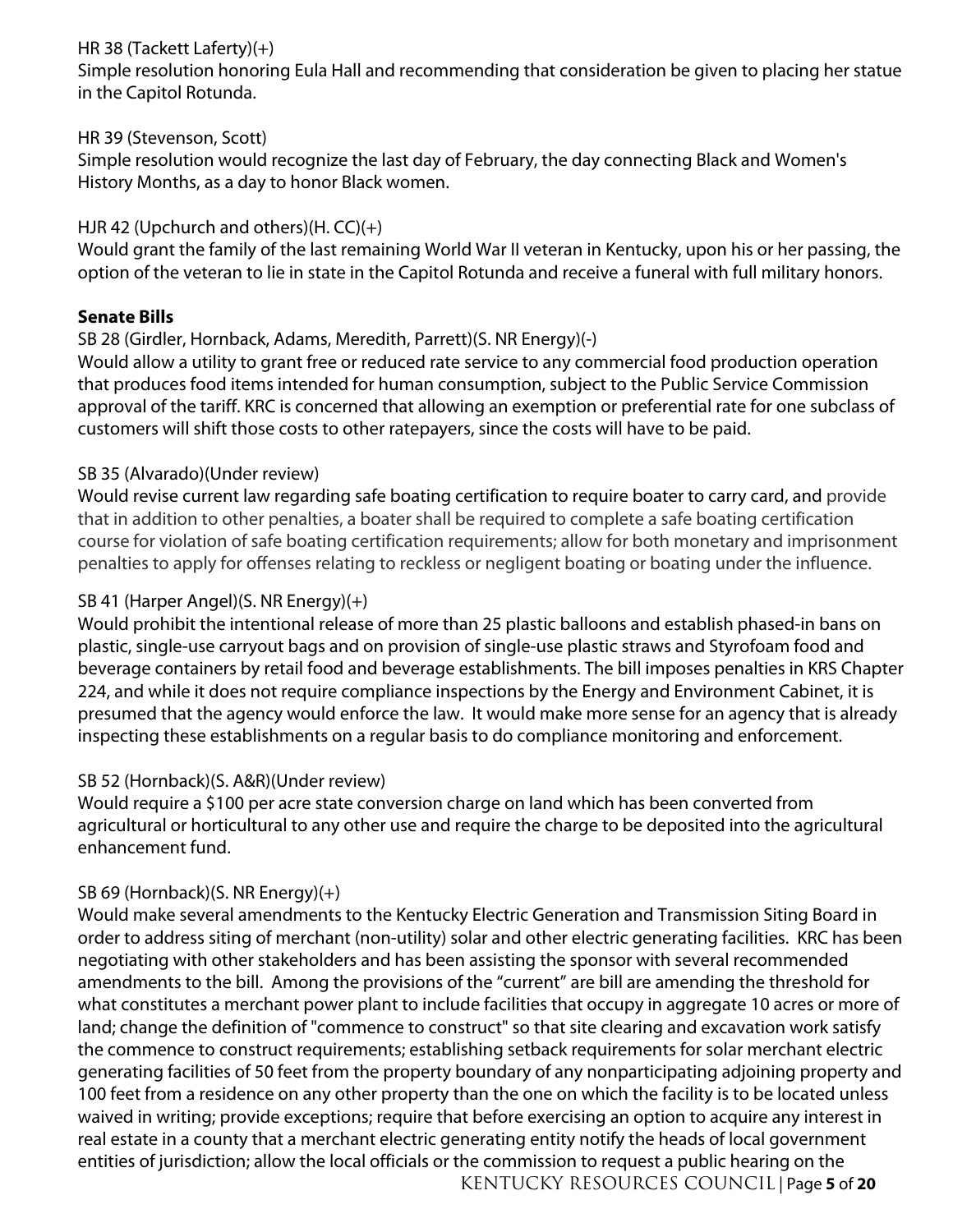proposed merchant electric generating project; require ongoing notification of changes to the project from the merchant electric generating entities to local officials; remove outdated language; require the site assessment report submitted by a person proposing to construct a merchant electric generating facility to include a decommissioning plan to explain in detail how the facility and its components will be removed at the end of their useful lives; require the decommissioning plan to be reviewed as needed, but at least once every 5 years; establish minimum requirements for the decommissioning plan; amend KRS 278.710 to require the application for the construction certificate of a merchant utility generating facility to be denied until the applicant can provide documentation of compliance with all local planning and zoning requirements that existed on the date that the application was filed; include whether the proposed decommissioning plan is in the public interest as a criterion for application approval; authorize the merchant utility siting board to require the decommissioning plan to be amended to ensure that it is in the public interest; provide that the construction certificate holder and any of its successors in interest shall be required to comply on an ongoing basis with all conditions of its application approval, subject to enforcement in Franklin Circuit Court; require that prior to the commencement of construction, the holder of a construction certificate for a merchant electric generating facility shall furnish bond or other similar security to assure the decommissioning of the facility at the end of its useful life; establish the procedure for setting the bond amount; provide for review of the bond amount as needed but at least once every 5 years; provide which entities will be named as beneficiaries of the bond depending on the circumstances; require that the bond be forfeited unless the person responsible for completing the decommissioning plan begins work on the plan within 12 months of the date that the facility ceases to produce electricity for sale and completes the work within 18 months of that date; require that any forfeited bond amounts only be used to decommission facilities on the properties for which the bond was posted; require prior authorization for any transfer of control of a merchant electric generating facility; define "control" and the circumstances under which control will be considered to be transferred and the conditions for approval; require a decision to be made on the approval of the transfer of control within 90 days of the application, except that an additional 60 days may be taken for good cause shown; require that notice of an application for approval of transfer of control of a merchant electric generating facility be given to local government officials for where the facility is located; provide that the requirements of the Act shall apply to all new and current applicants for construction certificates for merchant electric generating facilities whose applications have not been approved prior to the effective date of the Act.

## SB 78 (McDaniel)(S. Veterans)(+)

Would require the Department for Facilities and Support Services within the Finance and Administration Cabinet to place a statue of United States Navy diver and Kentucky native Carl Brashear in the Capitol Rotunda.

SB 89 (Southworth and others)(S. NR Energy)(Under review) Would modify laws governing the Kentucky River Authority to change membership including removing Energy and Environment Cabinet employee from membership.

#### **Senate Resolutions**

SJR 24 (Meredith)(S. Judiciary)(-) Joint resolution applying for an Article V convention to propose an amendment to the Constitution of the United States to set a limit on the number of terms of office for members of Congress. Constitutional scholars largely believe that the scope of such a convention would not be limited to enumerated issues but could become a vehicle for wide-ranging damage to personal liberties and constitutional protections. And there are already constraints on the terms of office of elected officials and members of Congress, which are called "elections."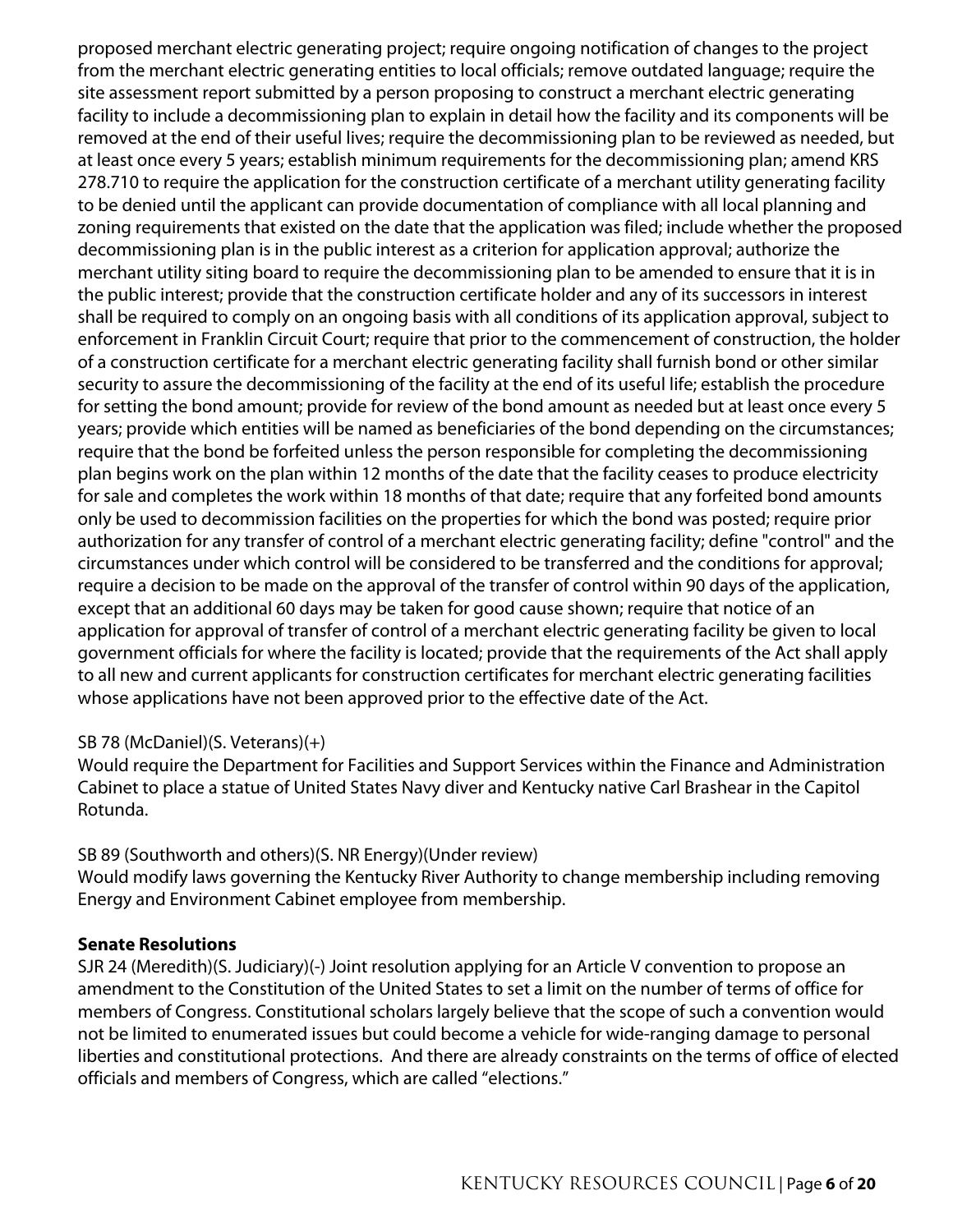## **BILLS AND RESOLUTIONS FOR WHICH KRC HAS TAKEN NO POSITION**

KRC has listed below a number of bills on which we have taken no position, but which we believe are of public interest or concern, and which affect one or more facets of justice, personal freedom, and social responsibility. They are presented for your consideration.

**\_\_\_\_\_\_\_\_\_\_\_\_\_\_\_\_\_\_\_\_\_\_\_\_\_\_\_\_\_\_\_\_\_\_\_\_\_\_\_\_\_\_\_\_\_\_\_\_\_\_\_\_\_\_\_\_\_\_\_\_\_\_\_\_\_\_\_\_\_\_\_\_\_\_\_\_\_\_\_\_\_\_\_\_\_\_\_\_**

#### **House Bills**

HB 2 (Miller)(To Governor) House redistricting bill.

HB 5 (Heath and others)(Became Law) Disaster relief assistance appropriation for Western Kentucky.

HB 11 (Willner and others) Would extend civil rights protections to sexual orientation and gender identity. Also HB 15.

HB 14 (Fischer and others) Effort to prohibit teaching of "prohibited concepts" including structural racism. Also HB 18.

HB 17 (Banta) Proposed constitutional amendment would impose term limits on state house and senate members.

HB 19 (Banta) Would require possession of safe boating certificates for motorboats and watercraft on Kentucky waters.

HB 20 (Freeland and others) Specifying felony penalties for torture of a dog or cat.

HB 21 (Reed and others) Would prohibit COVID vaccine passports for entry to state institutions and buildings.

HB 22 (Minter and others) Would designate June 12 as Women Veterans' Appreciation Day in the Commonwealth.

HB 28 (Maddox and others)

Would prohibit public entity employers, businesses, and colleges from requiring employees, applicants, students, and faculty from disclosing his or her immunization status.

## HB 29 (Bray and others)

Would prevent state and local government officials from enforcing federal firearm bans.

HB 31 (Scott and others)

Would provide that school disciplinary codes shall prohibit discrimination on the basis of race and define "race" to include traits historically associated with race including hairstyles.

HB 33 (Branscum and Santoro) (H. Rules)

Would delete reporting requirement for efficient design and eliminate requirement that new public school buildings to provide sufficient water bottle fillings station and drinking fountains.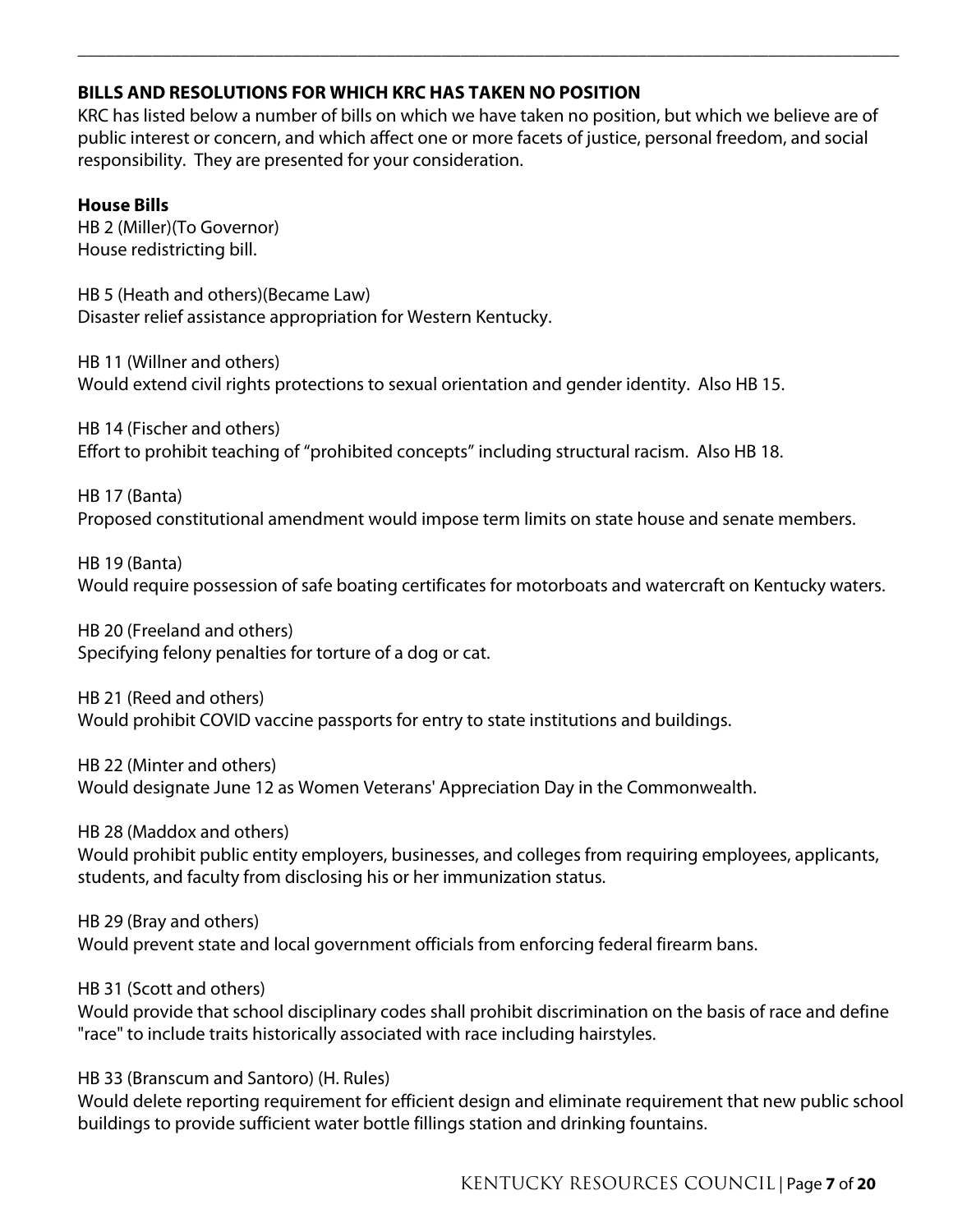HB 36 (Fister and others)

Would exempt firearms and ammunition from sales and use taxes.

#### HB 37 (Scott, Flood, Raymond)

Would require licensed health facilities to provide each patient with written information regarding the patient's rights and implement an evidence-based implicit bias program for all health providers involved in the perinatal care of patients within those facilities.

#### HB 39 (Scott, Flood, Raymond)

Would extend Medicaid coverage for doula services.

HB 43 (Baker and others)

Would elevate religious services to the category of essential governmental services for purposes of treatment during declared emergencies under KRS Chapter 39.

## HB 47 (McPherson and others)

Would create an employer tax credit for promotion of organ and bone marrow donation.

#### HB 51 (Bechler and others)

Would provide that the license or certification of a child-care center shall not be refused or revoked for refusing to require facial coverings; allow parents and guardians of children enrolled in licensed, certified, or publicly funded child care facilities to refuse facial coverings on behalf of their children, prohibit requiring facial coverings on any public school premises, on school-sponsored transportation, or at a school-sponsored event; and prohibit requiring facial coverings on property owned, leased, or operated by public postsecondary education institutions.

## HB 52 (Bechler and others)

Would prohibit employers from discriminating against an individual who declines immunization or requiring immunization as a condition of employment or inquiring as to the employee's immunization status; and prohibit an employer from requiring an employee or applicant for employment to be immunized or inquiring regarding immunization status.

#### HB 57 (Hart and others)

Would prohibit a public postsecondary educational institution from requiring a student to receive certain vaccinations unless the student is participating in an educational program that involves the delivery of health care services.

## HB 59 (Stevenson and others)

Would prohibit employers from preventing an employee to take family care leave; and would create entitlement for employees to family care leave for the birth of a child or to take care of a family member and establish parameters.

#### HB 63 (Bratcher and others)

Would require the assignment of school resource officers to schools by August 1, 2022 for all primary and secondary schools.

#### HB 66 (Tipton and others)

Would require full-day kindergarten programs.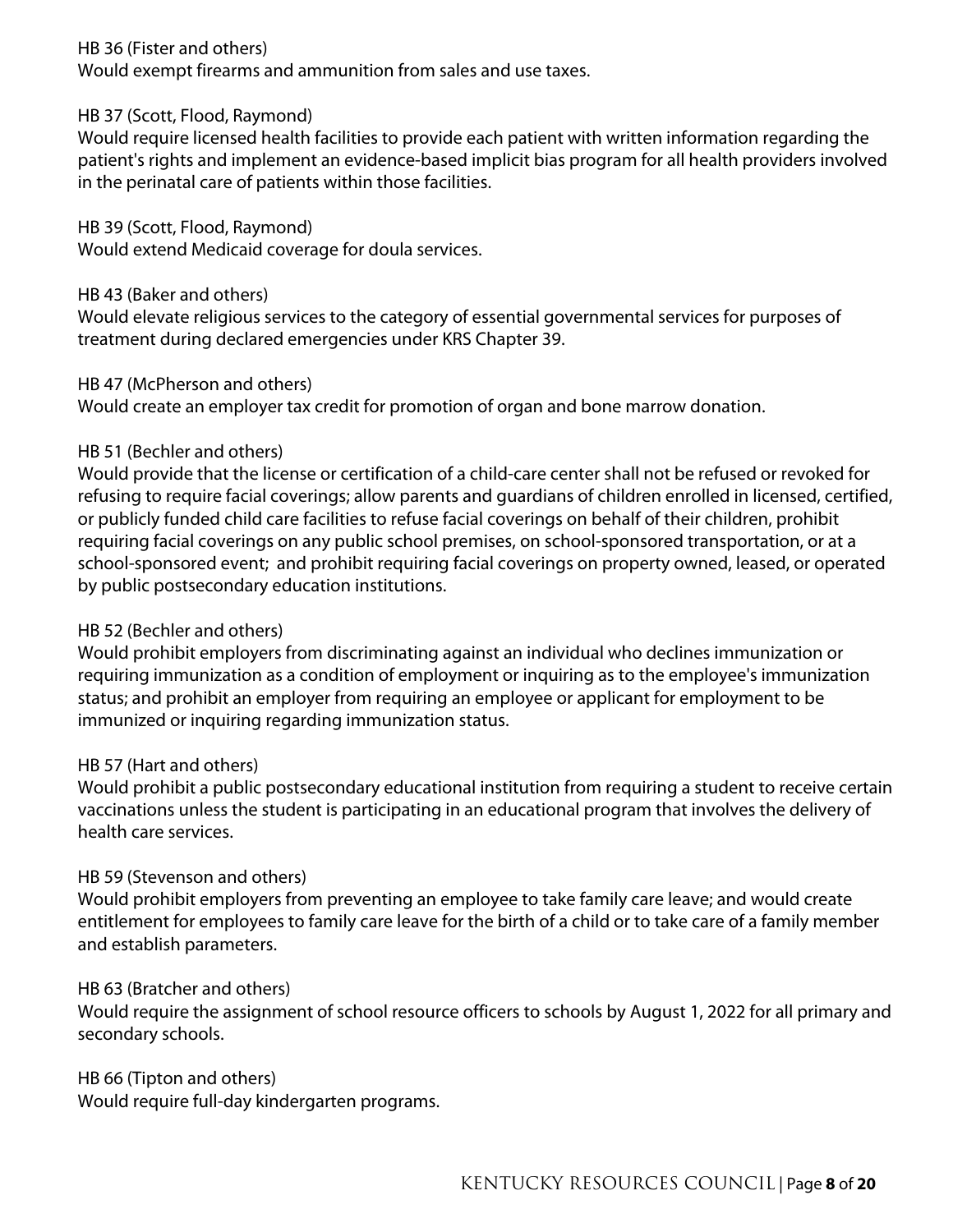HB 67 (Scott, Flood, Raymond) Would require public middle and high school curriculum to include instruction on the history of racism.

HB 68 (Wheatley and others)

Would extend the ending voting hours from 6 p.m. to 7 p.m.

HB 70 (Wheatley) Would remove straight-ticket voting as a voting option.

## HB 71 (Banta and others)

Would require peace officers and animal control officers to serve notice of seizure of an animal subjected to cruelty; create procedure for seizing agencies to petition a court to order payment of animal care costs by owner; and prohibit the destruction of seized animals, except for humane reasons determined by veterinarian.

## HB 72 (Marzian, Willner, Flood)

Would provide every individual the right to choose or refuse contraception, sterilization, to carry a pregnancy to term, give birth to a child, or terminate a pregnancy.

## HB 78 (Westrom, Flood)

Create a new section of KRS Chapter 337 to allow use of leave time for parents to grieve the loss of a child under the age of one year.

## HB 81 (Scott)

Would create the universal basic income of \$1,000 per month payable to any eligible recipient unless his or her reported gross income exceeds 100% of the median per capita income for his or her county of residence.

## HB 83 (Kulkarni, Heavrin)

Would prohibit disqualification from benefits for workers unemployed as a result of domestic violence and abuse, dating violence and abuse, sexual assault, or stalking.

## HB 84 (Gooch)

Would eliminate certain liability protections if an owner requires employees to receive a vaccination against COVID-19 and an employee suffers a severe adverse reaction as a result.

## HB 86 (Bridges, Banta, Miller)

Would establish a nonrefundable Kentucky affordable housing credit for taxable years or periods beginning on or after January 1, 2025, for a period of five years; allow the credit to be applied to the income and insurance taxes.

## HB 88 (Scott, Flood)

Would require African history instruction in certain middle and high school world history and civilization courses; require Native American history instruction in certain middle and high school United States history courses.

## HB 89 (Tate)

Would include proximity to a military installation on the seller's real property disclosure of conditions form.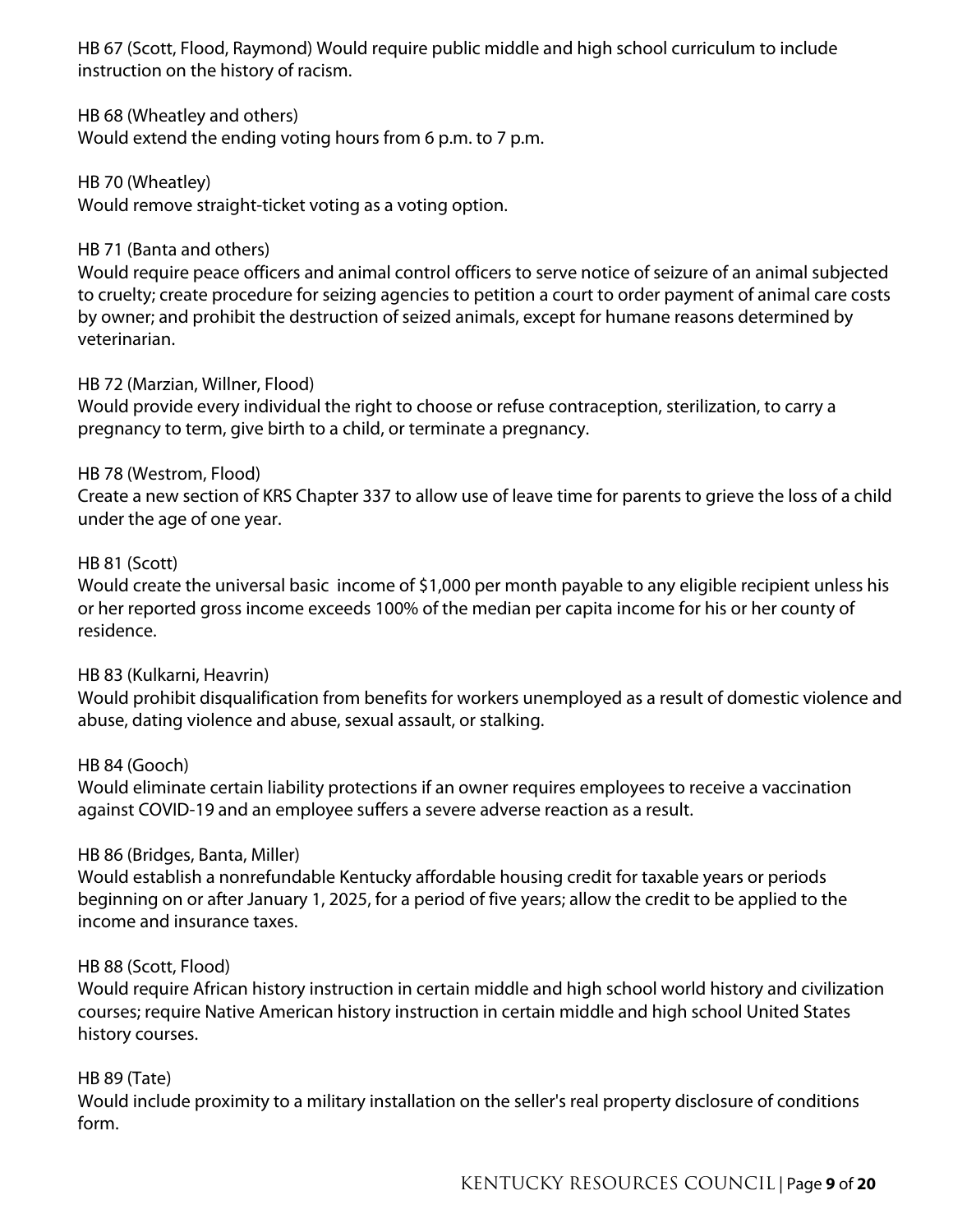## HB 99 (Wesley)

Would exempt places of worship and religiously affiliated schools and day care centers from vaccine and face covering requirements.

## HB 100 (Stevenson)

Would name and designate as the official pets of Kentucky domestic cats and dogs that reside in or have been adopted from Kentucky animal shelters or rescue organizations.

HB 102 (Fister) Would require moments of silence or reflection at the start of each school day.

#### HB 105 (Westrom, Stevenson)

Would amend disclosure requirements to include the names of clients paying more than \$1,000 annually to a consulting firm owned by a legislator or spouse, or which employs a legislator or spouse, in the statement of financial disclosure.

#### HB 106 (Westrom, Wheatley)

Consumer protection measure would require businesses to present automatic renewal or continuous service offer terms clearly and conspicuously to consumers before purchase and make other consume reforms regarding automatic renewals.

#### HB 109 (Donohue)

Would establish a refundable income tax credit for the costs of mitigating noise from a commercial airport.

#### HB 111 (Donohue)

Would delete references in current law restricting rights of public employees to organize, associate collectively, or strike.

#### HB 112 (Baker, Hart)

Would prohibit required or coerced COVID-19 vaccination of a child without the consent of all parents, custodians, and guardians.

#### HB 113 (Wheatley)

Would allow a registered independent the ability to vote in the primary of one political party.

## HB 116 (Bojanowski, Kulkarni)

Would establish procedures and forms to allow an individual without a fixed, permanent address to submit a form signed by a shelter, health care facility, or other social service agency attesting to the applicant's residence for the purpose of issuance of a renewal operator's license or an initial or renewal personal ID card.

HB 117 (McCool, Flannery, Hale) Would establish requirements for projects requiring structural steel welding such as certification of welders and certified inspectors.

HB 119 (Riley and others) Would prohibit a person employed by a school district from using corporal physical discipline.

## HB 121 (R. Huff, T. Huff, Reed) Would require a public comment period at local board of education meetings.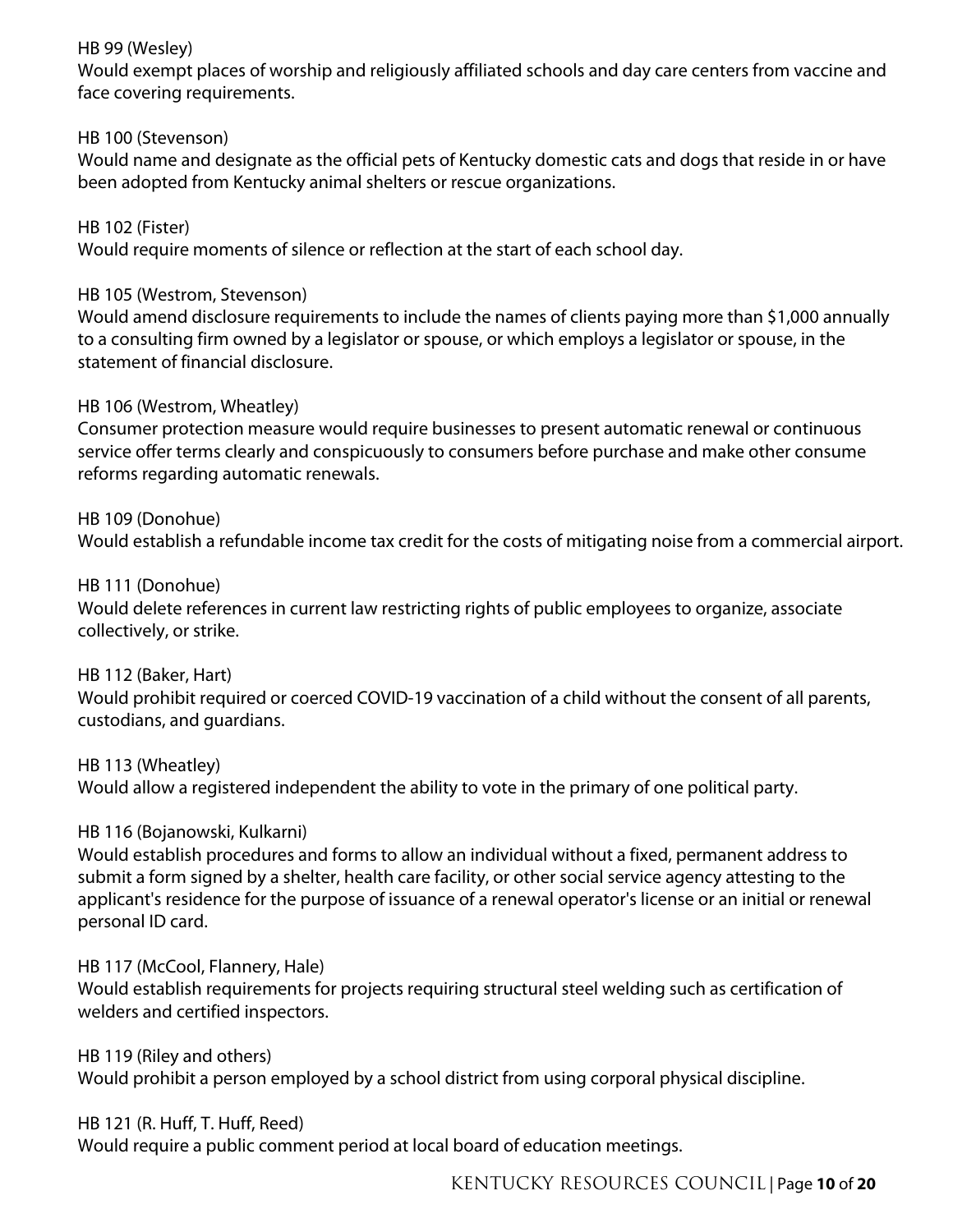#### HB 122 (Maddon, Calloway, Rabourn)

Would lower the age requirement for carrying a concealed and deadly weapon from 21 to 18.

## HB 123 (Maddox and others)

Would prohibit a governmental body or political subdivision of this state from entering into contracts valued at or above \$100,000 with a company that has ten or more employees and discriminates against firearm entities or firearm trade associations.

## HB 124 (Maddox and others)

Would repeal law permitting postsecondary facilities, local governments, and units of state government to limit concealed carry in governmental buildings.

## HB 130 (Maddox and others)

Would require an institution to adopt a policy to not restrict off-campus speech; extend free speech protections to staff and the public; provide that student religious and political organizations shall be afforded equal access to facilities; provide that authority vested with a student organization to distribute student organization funding shall be contingent on viewpoint-neutral distribution of those funds; provide that there shall be no buffer zones to outdoor areas used as traditional public forums; reduce institution's authority to establish permit requirements; specify how an institution defines student-onstudent harassment; waive immunity for claims brought under the Act; permit disciplinary action against a faculty member or administrator that knowingly and intentionally restricts the protected speech of another; suspend the distribution authority of a student organization that does not distribute student organization funding in accordance with the Act; prohibit retaliation against campus community members; require Council on Postsecondary Education to develop free speech instructional materials and model trainings for institutions; require institutions to present free speech instructional materials and trainings to designated individuals; require institutions to publish semiannual student organization funding reports; designate the required contents of the semiannual student organization funding report.

## HB 131 (Scott)

Would allow governing body of a consolidated local government to enact rent control ordinances in a development area.

## HB 133 (Brown, Flood)

Would make June 19 a state holiday commemorating Juneteenth National Freedom Day.

## HB 134 (Hart, Reed)

Would grant the General Assembly final approval over any removal or placement of a statue, bust, plaque, or any comparable memorial on the first floor of the New State Capitol.

## HB 136 (Names and others)

Would establish medicinal cannabis program.

## HB 139 (Donohue)

Would require a preference for iron, steel, and manufactured goods made in Kentucky in construction and maintenance contracts and subcontracts, provide for a waiver of the Kentucky preference requirement, require preference for iron, steel, and manufactured goods made in the United States if the Kentucky waiver is granted.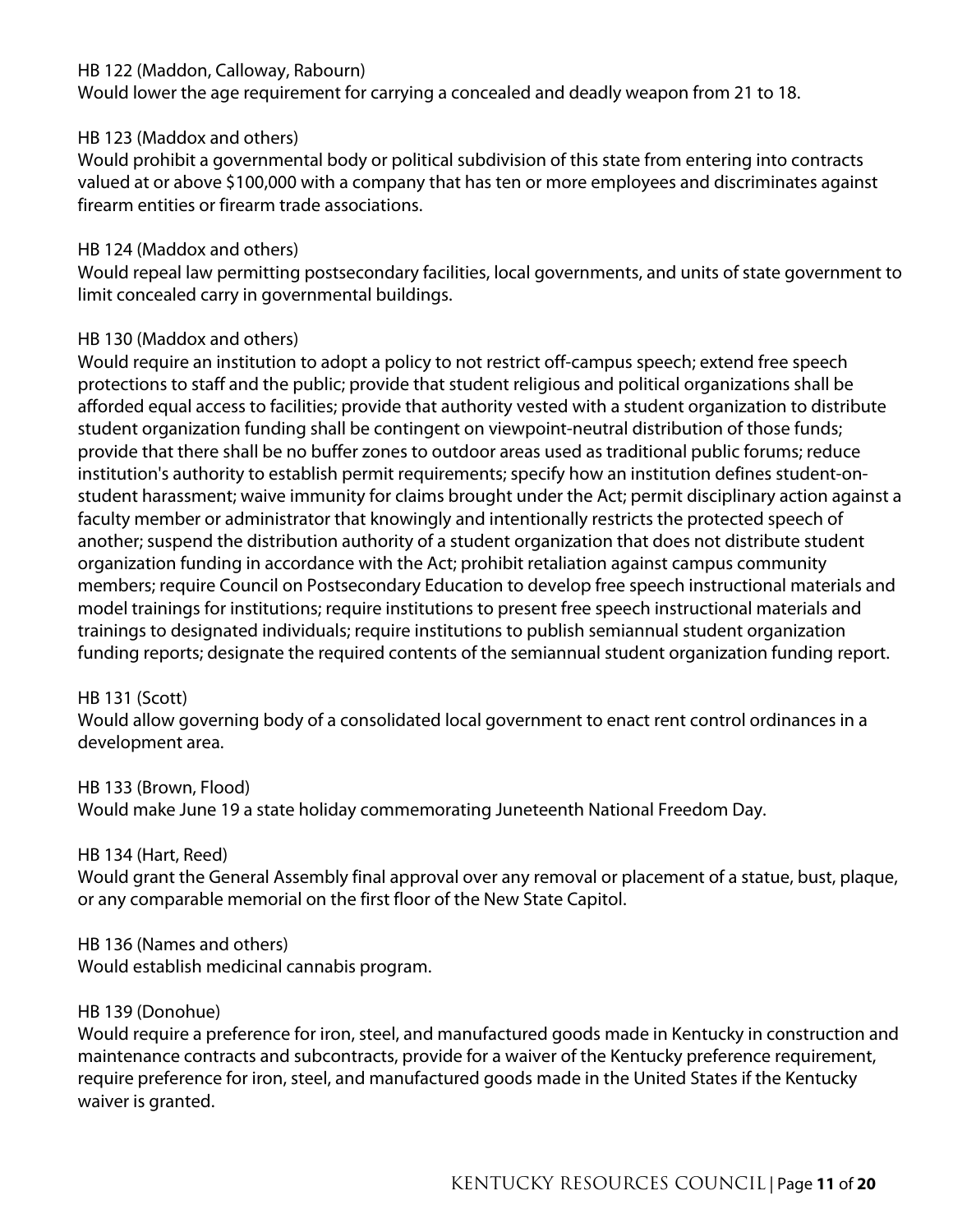## HB 149 (Raymond, Bojanowski)

Would establish a qualified terminally ill individual's right to voluntarily request medication to selfadminister to cause death.

## HB 150 (Raymond)

Proposed constitutional amendment to establish the initiative power of the people to propose laws and to enact or reject proposed initiatives at an election.

HB 152 (Kulkarni) Would update the Uniform Residential Landlord and Tenant Act.

HB 156 (Scott) Would establish a cause of action for a person who was wrongfully convicted of a felony in the Commonwealth and establish the wrongful conviction compensation fund.

## HB 158 (Maddox and others)

Would prohibit state and local officials from enforcing, or assisting in the enforcement of, any federal law that does not exist under the laws of Kentucky and limits firearm ownership.

HB 159 (Kulkarni) Would provide automatic expungement of records in actions for forcible entry and detainer.

HB 160 (Kulkarni) Would specify duties of landlord with respect to abandoned personal property.

HB 161 (Rabourn and others)

Would prohibit all federal, state, and local tax dollars from being used for lobbying purposes.

HB 168 (DuPlessis)

Would make elections for the offices of Commonwealth's attorney, circuit clerk, county attorney, county clerk, sheriff, jailer, and coroner non-partisan.

HB 172 (Rudy)(Became Law) Extended the filing deadline for all candidates for 2022 primaries to January 25, 2022.

HB 178 (Gooch) (H. CC)

Would require employers that provide paid leave to employees who have been vaccinated against COVID-19 and are subsequently quarantined due to exposure to or diagnosis of COVID-19 to also provide the same type of paid leave to employees who have not been vaccinated and are required to be quarantined due to exposure to or diagnosis of COVID-19.

HB 179 (Nemes, Osborne)(Became Law) Bill amending Supreme Court Districts.

HB 180 (Stevenson) Would provide civil immunity for damaging a vehicle if a person enters the vehicle with the reasonable, good-faith belief that a dog or cat is in immediate danger of death if not removed.

HB 181 (Stevenson)(H. CC) Would require employers to provide earned paid sick leave to employees.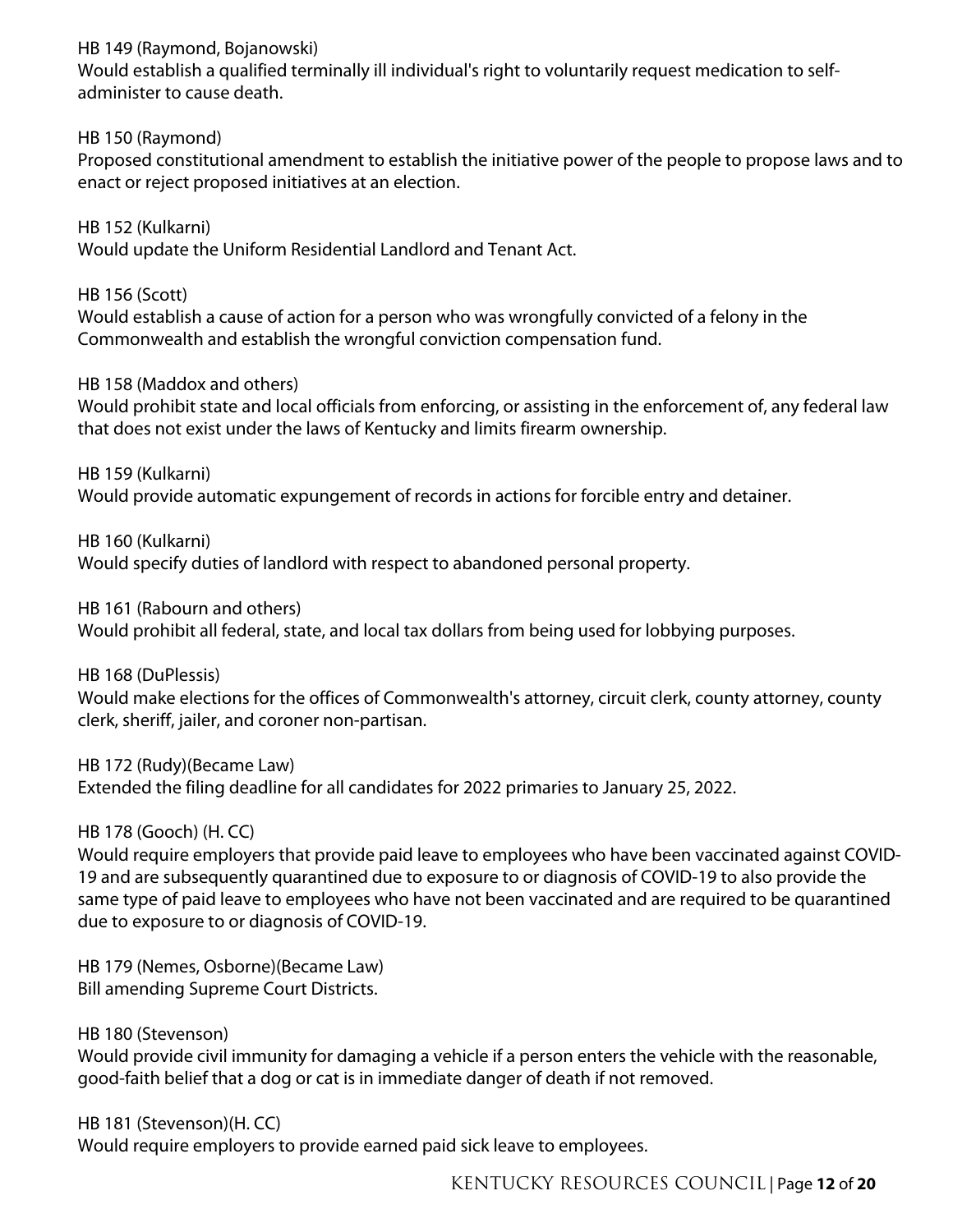#### HB 186 (Miller)(H. CC)

Would impose heavy burden on imposition of reporting requirements by agencies for 501(c)3-designated charitable organizations beyond those which are authorized by the Kentucky Revised Statutes.

#### HB 187 (Prunty, Gentry)(H. CC)

Would allow an income tax credit for qualified home modification expenses for persons with disabilities, incurred by an individual equal to the actual cost of the home modifications, up to \$7,500 per taxpayer per year.

#### HB 193 (Wheatley)(H. CC)

Would extend the deadline to change one's party affiliation on his or her voter registration from December 31 immediately preceding the primary election to 30 days immediately preceding the primary election.

#### HB 196 (Bridges)(H. CC)

Would establish requirements for residential swimming pool barriers, gates, and covers.

#### HB 197 (Bridges) (H. CC)

Would establish procedures and forms to allow an individual without a fixed, permanent address to submit a form signed by a shelter, health care facility, or other social service agency attesting to the applicant's residence for the purpose of issuance of a renewal operator's license or an initial or renewal personal ID card.

#### HB 199 (Westrom) (H. CC)

Would prohibit indoor smoking in businesses, places of employment, and other listed public places; and require posting of "no smoking" signs at specified locations. Would also permit local governments to adopt stricter regulations by ordinance.

HB 201 (Willner, Scott, Kulkarni)

Tax reform measure affecting numerous current taxes and exemptions.

#### HB 205 (Roberts, Flood)(H. CC)

Would prohibit employers from discharging or retaliating against an employee who is a crime victim when the employee takes leave to attend proceedings associated with a crime.

## HB 208 (Blanton)(H. CC)

Would allow more stringent safety and health administrative regulations than the corresponding federal standard if those administrative regulations are being re-promulgated and were in effect on or before July 1, 2021.

HB 209 (Graham and numerous others)(H. CC)

Would appropriate moneys provide an increment of five percent in each fiscal year on the base salary or wages of each eligible state employee within the Executive Branch, the Legislative Branch, and the Judicial Branch.

HB 212 (Meredith, Freeland)(H. Rules) Would delay fiscal courts initiation of reapportionment proceedings to 2023.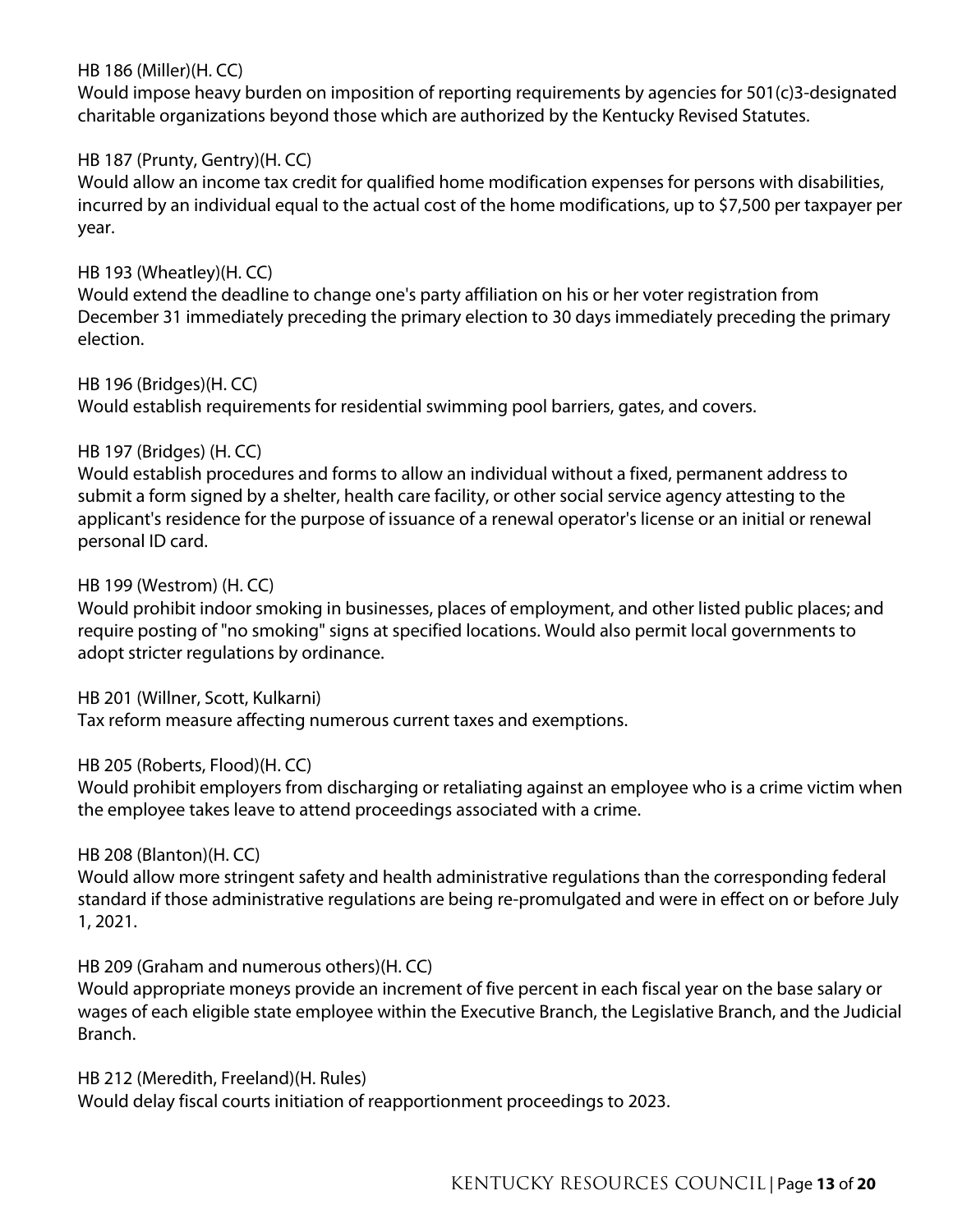## HB 214 (Johnson, Nemes)

Would adjust and realign the geographic boundaries of numerous judicial districts across the Commonwealth, effective 2027.

## HB 218 (T. Huff, Nemes, Fleming, Miller)(H. CC)

Would reduce fees and waiting period for felony and misdemeanor expungement and record of acquitted or dismissed charge.

HB 224 (Kulkarni, Flood, Scott, Willner)(H. CC) Would decriminalize possession of cannabis for personal use.

# HB 225 (Kulkarni, Flood, Scott, Willner)(H. CC)

Proposed constitutional amendment would guarantee the right of an individual 21 years of age or older to possess, use, buy or sell one ounce or less of cannabis and to cultivate, harvest, and store up to 5 cannabis plants for personal use.

## HB 230 (Meade)(H. Judiciary)

Would authorize intervention by the President of the Senate and the Speaker of the House of Representatives in actions challenging any legislative act, executive or state agency order, or administrative regulation; and reaffirm legislative or other privilege and immunity for the members or staff of the General Assembly or Legislative Research Commission.

# HB 231 (Bechler and Reed)(H. CC)

Would prohibit local governments from adopting sanctuary policies; provide for the withholding of state funding from sanctuaries; prohibit postsecondary educational institutions from enrolling, employing, or contracting with illegal aliens; require postsecondary educational institutions to keep records of immigration status; and provide for the withholding of state funding from postsecondary educational institutions that enroll, employ, or contract with illegal aliens.

## HB 232 (Fischer, Hart, Maddox)

Would prohibit a sanitation district from imposing any fee, tax, surcharge, or other charge for the provision of service to a property unless the property is connected to a sanitary sewer owned or maintained by the sanitation district, there is an approved plan to connect the property to a sanitary sewer owned or maintained by the sanitation district within five years, the property discharges storm water to a storm sewer or storm water improvement owned or operated by the sanitation district, the sanitation district's storm sewer controls storm water that flows to the property, or the person responsible for the charge has contracted with the sanitation district to provide the service

# HB 236 (Kulkarni, Flood) (H. CC)

Would require law enforcement agencies to possess a written policy and procedures manual related to hate crimes and require identification and reporting of crimes committed due to the victim's actual or perceived ethnicity, national origin, religion, mental or physical disability, gender identity or expression, or sexual orientation.

HB 241 (Petrie and others)(H. A&R) The Transportation Cabinet budget.

HB 244 (Petrie and others)(H. A&R) The Judicial Branch budget.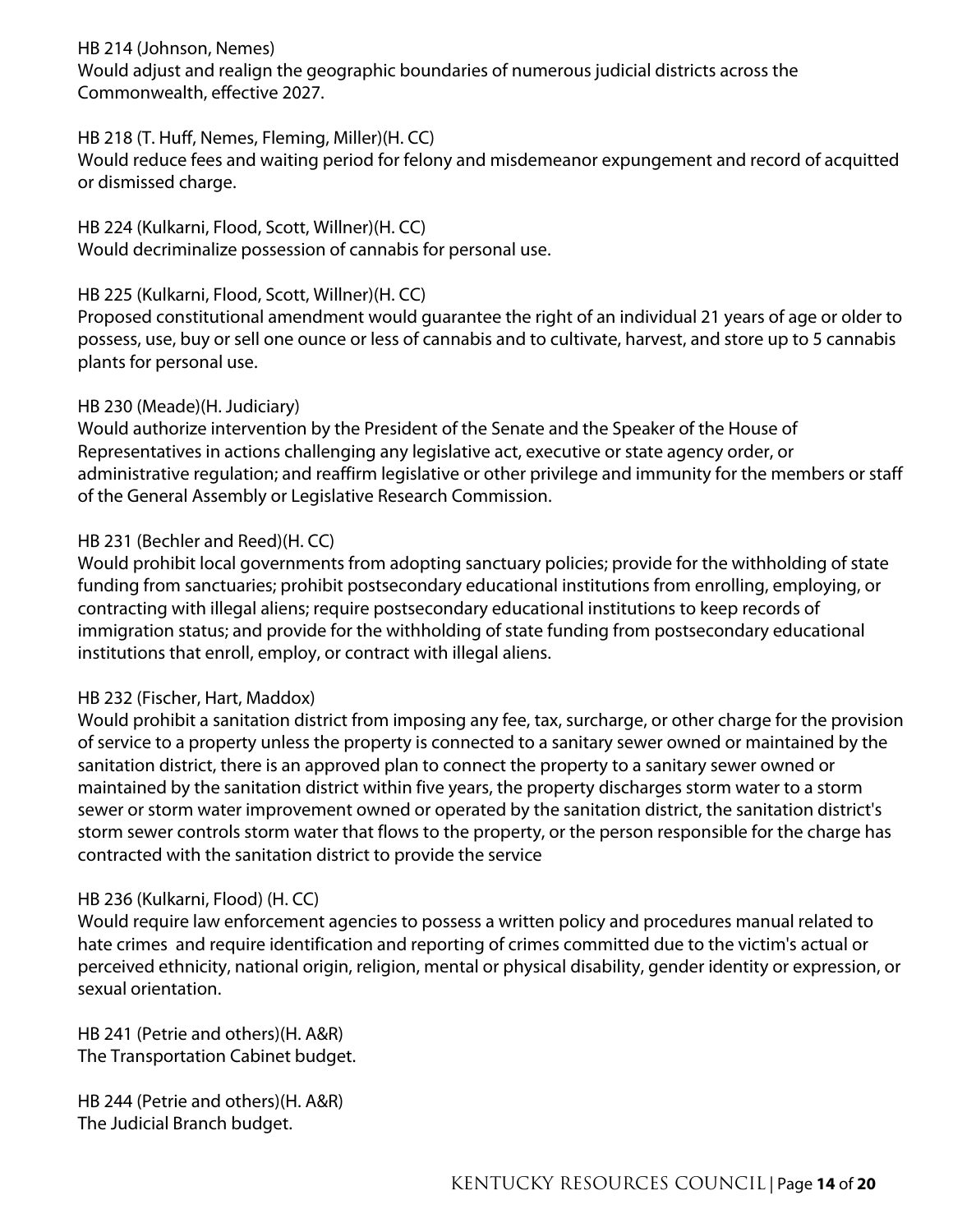## HB 248 (Eliot) (H. CC)

Would prohibit the expenditure of any appropriation in support of a challenge to the constitutionality of any legislative act or resolution of the General Assembly, except for Attorney General.

HB 249 (Dixon)(H. CC)

Would exempt persons cleaning duct work from definition of "practice of heating, ventilation, and air conditioning contracting."

## HB 253 (Maddox and Baker)

Would prohibit the provision of or referral for gender transition procedures to any child under the age of 18 years, prohibit public funds to be used for the provision of or referral for gender transition procedures to a child under the age of 18 years; prohibit health care services provided under state, local, or county government to include gender transition procedures to a child under the age of 18 years; and prohibit Medicaid and health care coverage of gender transition procedures for a child under the age of 18 years.

#### HB 254 (Gooch and Flannery)(H. NR Energy)(Under review)

Would include "rare earth elements" as natural resources for purposes of assessing unmined mineral tax and mineral severance taxes.

HB 258 (Tipton) Would prohibit the use of a personal communication device or stand-alone electronic device while operating a motor vehicle.

#### HB 269 (H. CC)(McCoy and others)

Would add a diagnosis of serious mental illness to the disabilities which prevent execution for persons convicted of capital offenses.

HB 271 (Calloway and Heath)(H. Rules) Would revise composition of Fair Council and Agrotourism Board.

## HB 280 (Bratcher) (H. Elections)

Would allow a candidate whose district number is altered pursuant to an enacted plan of redistricting or reapportionment the ability to use funds contained in his or her campaign account for an election to the subsequent district where the candidate is then properly filed.

HB 285 (Osborne) Proposed Executive Branch budget 2022-2024.

HB 286 (Osborne) Proposed Transportation Cabinet budget 2022-2024.

HB 287 (Osborne)(H. CC) Two-year highway construction (road) plan.

HB 288 (Osborne) (H. CC) Proposed Legislative Branch budget 2022-2024.

HB 289 (Osborne) (H. CC) Proposed Judicial Branch budget for 2022-2024.

#### HB 292 (Brown and others) (H. CC)

Would make it a crime to unlawfully store a firearm and establish elements of the crime for recklessly allowing access to an unsecured firearm by a minor.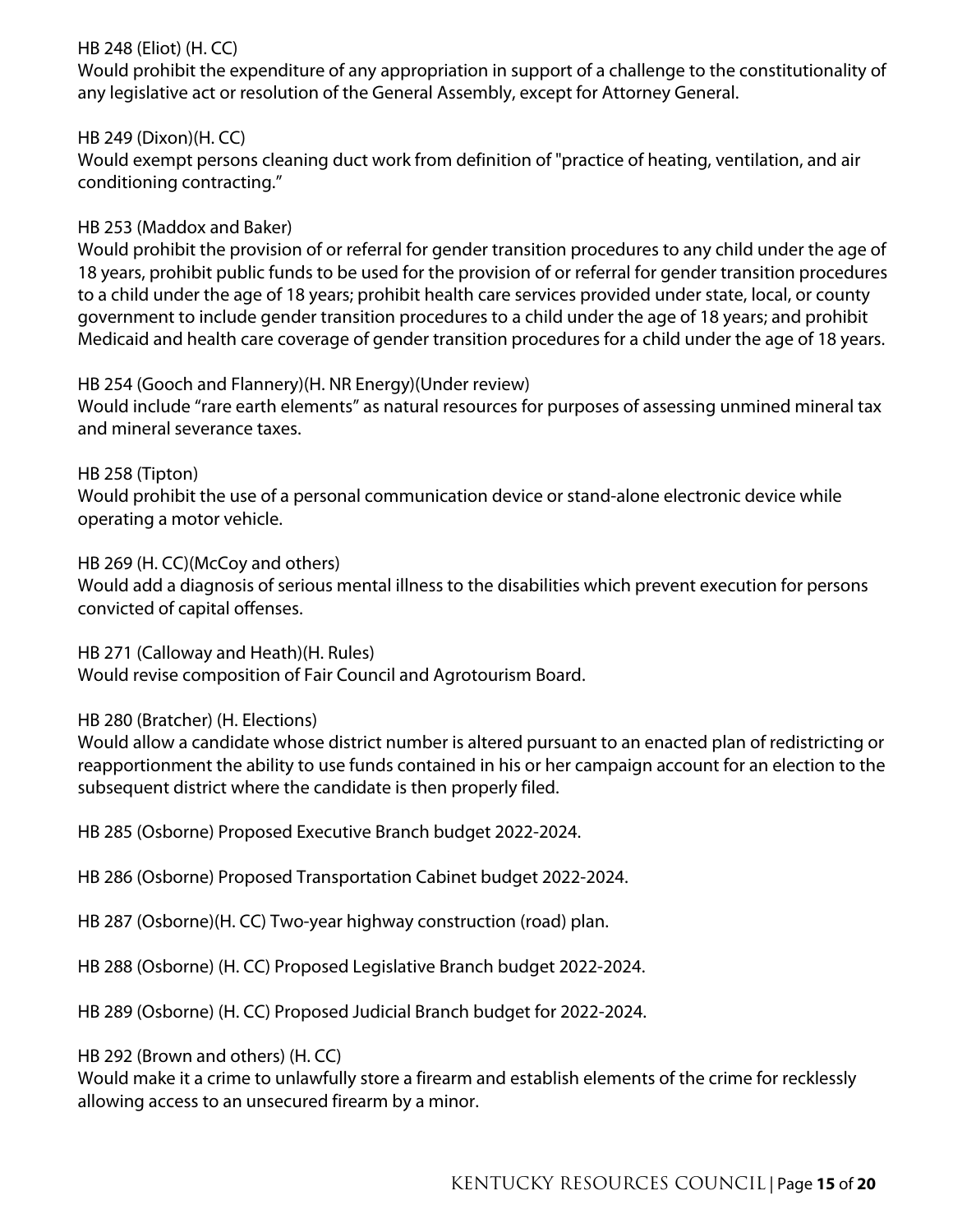## HB 293 (Brown and others) (H. CC)

Would prohibit employers from considering or requiring disclosure of prior criminal history as part of the initial job application.

## HB 294 (Pratt) (H. CC)

Would require the Kentucky Communications Network Authority to offer eligible entities wholesale network access to the excess capacity on KentuckyWired only in unserved areas.

# HB 298 (R. Huff)(H. CC)

Would require school districts to provide full-day preschool; require that all four-year-olds residing in the school district and qualified three-year-olds be eligible.

## HB 299 (Raymond, Flood)(H. CC)

Would require health benefit plans to provide coverage for long-acting reversible contraception administered during a postpartum hospital stay; require Medicaid and KCHIP to comply with new section on long-acting reversible contraception coverage.

HB 300 (Raymond, Flood)(H. CC) Would require health benefit plans and Medicaid to provide coverage for contraception.

## HB 301 (Flannery, Decker, McCool)

Reforms to election administration to require all costs and expenses related to election administration be paid for with public funds; prohibit a state governmental body employee from accepting anything of value to assist with election administration unless entered into as a lawful contract; prohibit a county clerk or local governmental body employee from accepting any private monetary funds to assist with voter registration activities unless accepted as part of a valid contract, require disclosure, and prohibit unbudgeted federal appropriations for expenditures related to election administration.

## HB 303 (Fischer)(H. CC)

Would prohibit the awarding of attorney's fees in an action challenging the constitutionality of any legislative district.

## HB 306 (Pollock, Heath)

Updates agriculture department laws regarding pest and weed control to replace references to Johnson grass and thistle control with more generic references to noxious weed and pest control.

## HB 311 (Massey)(H. CC)

Would promote felony mediation as a way to resolve felony criminal cases.

# HB 312 (Raymond)(H. CC)

Would allow caregiving services as an allowable campaign expenditure.

# HB 314 (Nemes, Bratcher, Fleming)(H. CC)

Would amend laws regarding consolidated local governments to, among other things, designate that the oversight committee to approve settlements or consent decrees, limit mayors to two consecutive terms, post January 1, 2023; allow for the formation of new cities within a consolidated local government, prohibit formation in certain areas, establish criteria for approval of the new cities, allow annexation of territory by cities within the consolidated local government; define powers of the county attorney in a consolidated local government; giving the legislative council 60 days to approve mayoral appointments; allow a member preferring a charge to participate in the discipline of legislative council members; and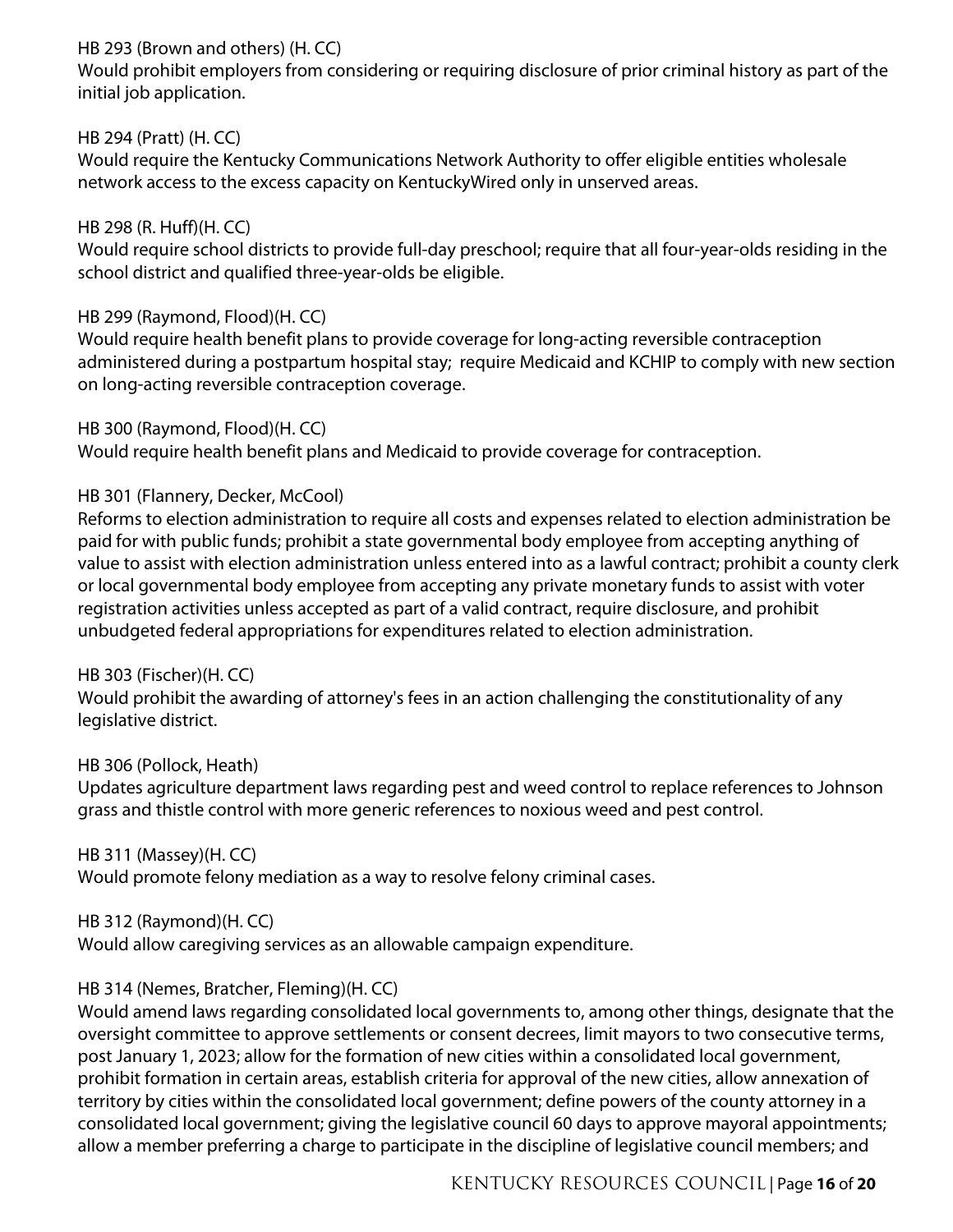allow chief of police designee to undertake certain portions of an investigation concerning allegations against a peace officer.

## HB 315 (Reed, Petrie)(H. CC)

Would appropriate \$300,000,000 in federal funds in fiscal year 2022-2023 from the State Fiscal Recovery Fund of the American Rescue Plan Act of 2021 to the Broadband Deployment Fund.

# HB 319 (Dotson, Thomas)(H. CC)

Would include violence against an animal when used as coercive conduct in the definition of domestic or dating violence and abuse; and allow a judge to award possession of a shared domestic animal to the petitioner.

## HB 322 (Lockett)(H. CC)

Would create a tax credit against the tax imposed under KRS 141.020 for qualifying contributions made to a Section 529 Kentucky Education Savings Plan trust account.

## HB 323 (Miller)(H. CC)

Would extend the filing deadline for all candidates for the 2022 primaries to May 31, 2022; and extend the date of the primary to the first Tuesday in August.

## HB 326 (Prunty and others)

Would designate the Honor and Remember flag as the state's emblem of the service and sacrifice of the brave men and women of the United States Armed Forces who have given their lives in the line of duty; and specify locations, dates, and circumstances under which the flag may be displayed.

## **House Resolutions**

HR 1 (Rudy)(Adopted)

The Rules of Procedure for the 2022 Regular Session of the House of Representatives. Among the rule changes was the elimination of the requirement that prior to a bill being heard in a house committee, it be "posted" at least a legislative day beforehand in order to provide notice of the upcoming committee consideration of the measure.

HCR 11 (Reed, Rowland, Rudy, Tate) Concurrent resolution would urge Congress to enact legislation allowing states to permanently adopt daylight saving time.

## HCR 14 (Bentley, King, Tate)

Concurrent resolution would urge federal policymakers to expedite research regarding the safety and efficacy of the use of marijuana for medical purposes.

## HR 21 (Reed, King)

Simple resolution recognizing October 12, 2022, as National Farmers Day.

## HR 26 (Heath and numerous others)

Simple resolution honoring Kentucky's farmers for helping provide citizens with the most nutritious and affordable food in the world, and recognizing February 20 to 26, 2022, as Food Check-Out Week in Kentucky.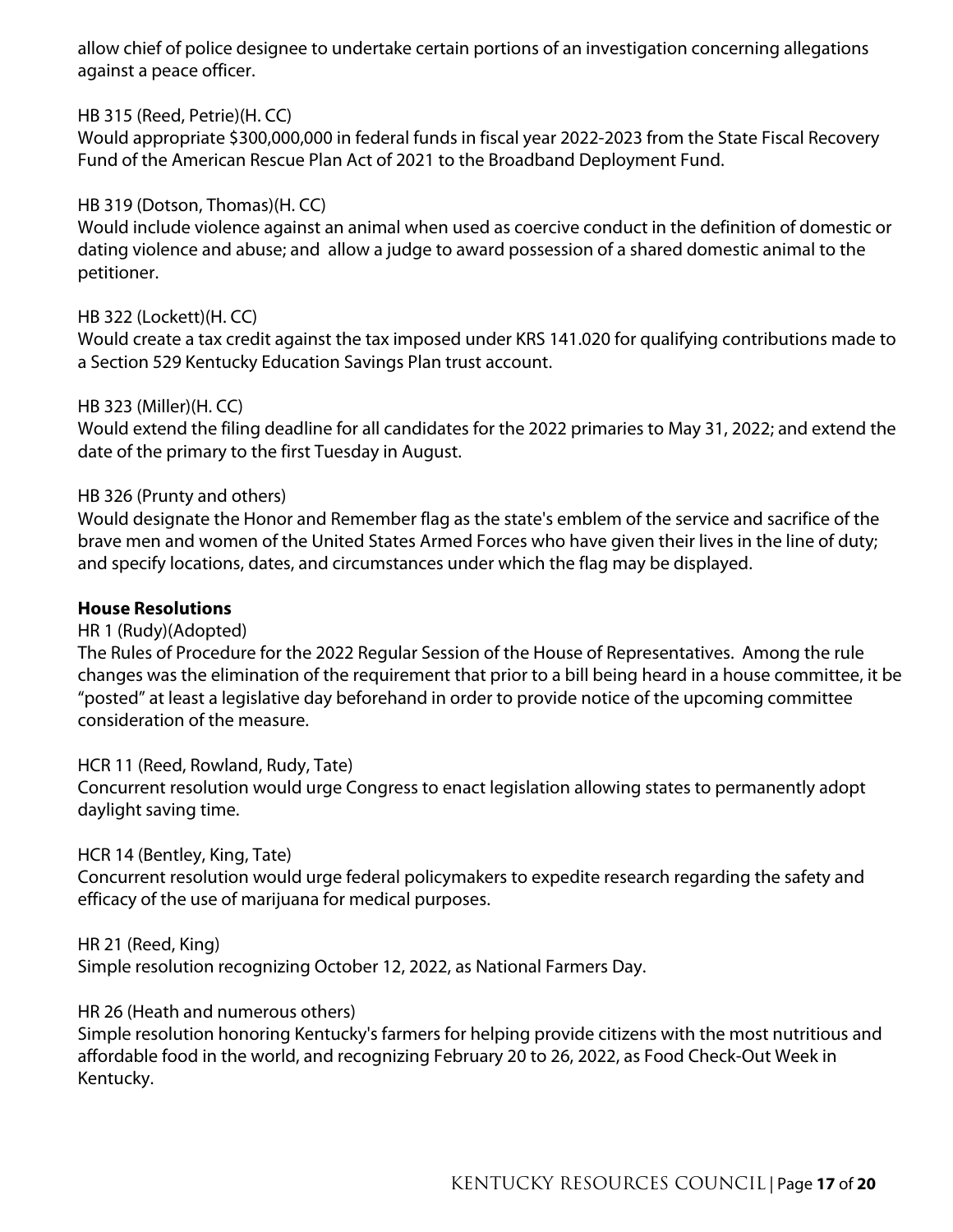HJR 29 (Osborne, Health, Santoro)(signed by Governor)

Joint resolution extending certain executive orders, including emergency executive orders and administrative regulations, relating to the December 10, 2021, and December 31, 2021, storms and declare that the extended orders expire on April 15, 2022.

HJR 37 (Osborne)(H. CC)

Joint resolution would adopt last 4 years of 6-year road plan as a resolution (needed because budget is for a two-year period).

HJR 41 (Bowling)(H. CC) Joint resolution would direct the Department of Revenue and the University of Kentucky's Department of Forestry and Natural Resources to submit a report to the Legislative Research Commission detailing their recommendations for equitable property tax assessment procedures for wellmanaged forests.

#### **Senate Bills**

SB 2 (Mills, Stivers)(To Governor) Senate redistricting bill.

SB 3 (Mills, Stivers) (To Governor) Redistricting bill for Congressional Districts.

SB 5 (Howell and others)

Replaced by identical House Bill 5, it appropriated funds for western Kentucky tornado relief.

SB 13 (Thomas, McGarvey, Harper Angel)(S. A&R)

Would incrementally raise minimum wage for small and large employers to \$12.00 an hour and \$15.00 an hour respectively; and include anti-preemption language permitting local governments to establish minimum wage ordinances in excess of the state minimum wage.

SB 20 (Stivers)(Became Law)

Would set venue for an action challenging the constitutionality of any created legislative district in the Circuit Court of the plaintiff's residence.

SB 22 (Neal)(S. State Local Govt) Would make June 19, "Juneteenth National Freedom Day," a state holiday for state employees.

SB 24 (Berg) (S. Veterans) Would require the destruction of confiscated firearms.

SB 26 (Schickel, Hornback, Meredith)(S. Ag) Would require retail food stores to provide state of origin and season of harvest information for fresh produce.

## SB 30 (Storm)(S. Rules)

Would allow a person applying online for motor vehicle registration renewal to make a donation to an organ donor program and allow a person applying for online motor vehicle registration renewal to express willingness to be an organ donor.

#### SB 36 (Neal)(S. H&W)

Would require LRC staff to identify and notify sponsor and Cabinet for Health and Family Services of any bill, amendment, or committee substitute that would have a health disparity impact.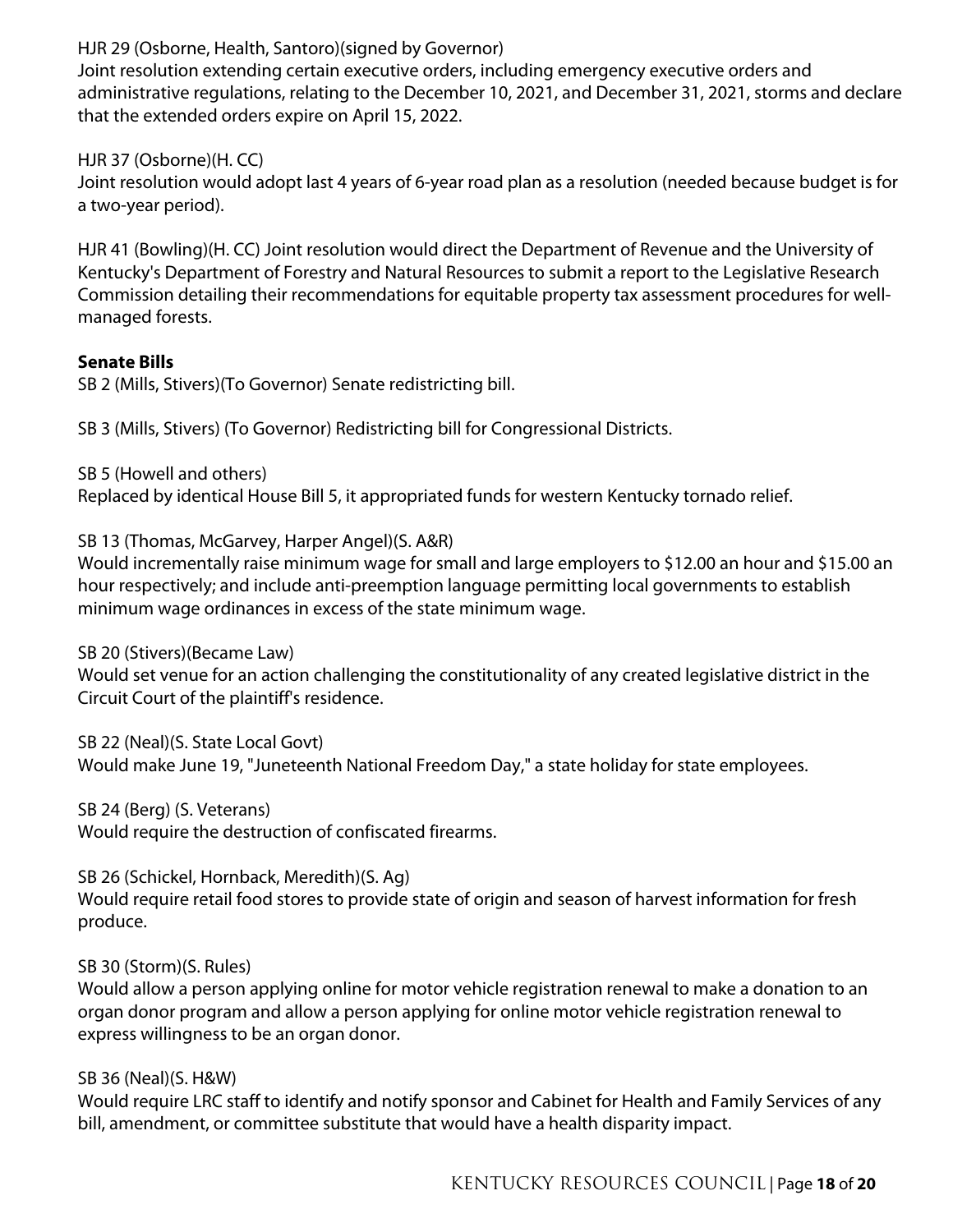## SB 46 (Meredith)(S. Rules)

Would prohibit a contract being awarded to a bidder if the bidder was awarded the same or similar contract through the use of an executive agency lobbyist who was convicted of a crime related to the contract for five years after the conviction of the lobbyist.

## SB 47 (Meredith)(S. Judiciary)

Would abolish the death penalty and replace it with life imprisonment without parole for inmates presently sentenced to death.

## SB 53 (Hornback and Parrett)(S. NR Energy)(Under review)

Would include heavy or specialized equipment acquired by the Soil and Water Conservation Commission with the types of equipment that the board of a conservation district may make available or lease to landowners and occupiers within the district.

## SB 54 (Hornback, Parrett, Meredith)(S. NR Energy)

Would modify current law to allow the Kentucky Association of Conservation Districts to submit names of nominees for state Soil and Water Conservation Commission.

## SB 57 (Schickel)(S. Ed)

Would delete the Kentucky efficient school design trust fund; delete the reporting requirement for efficient design; and eliminate requirement for water bottle filling stations and drinking fountains in new schools to be built.

## SB 65 (West)(S. Rules)

Would nullify proposed amendments to an administrative regulation after those amendments were found deficient during the 2021 legislative interim.

## SB 72 (Southworth)(S. Ag)

Would designate domestic cats and dogs that reside in or have been adopted from Kentucky animal shelters or rescue organizations as the official pets of Kentucky.

## SB 76 (Turner)(S. State Local Govt)

Would require fiscal courts and county school districts to initiate, complete, and publish reapportionment plans on or before January 20, 2022.

## SB 77 (Meredith)(S. State Local Govt)

Would require candidates for state constitutional offices and the general assembly to be elected by ranked choice voting and establish the process relating thereto.

## SB 84 (Mills, Wilson, Wheeler)(S. H&W)

Would prohibit the provision of or referral for gender transition procedures to any child under the age of 18 years and prohibit public funds, Medicaid, and health plan coverage for the provision of or referral for gender transition procedures to a child under the age of 18 years.

## SB 85 (Harper Angel)(S. Ag)

Would prohibit retail pet shops from selling dogs, cats, and rabbits an; allow retail pet shops to collaborate with animal shelters to showcase dogs, cats, or rabbits.